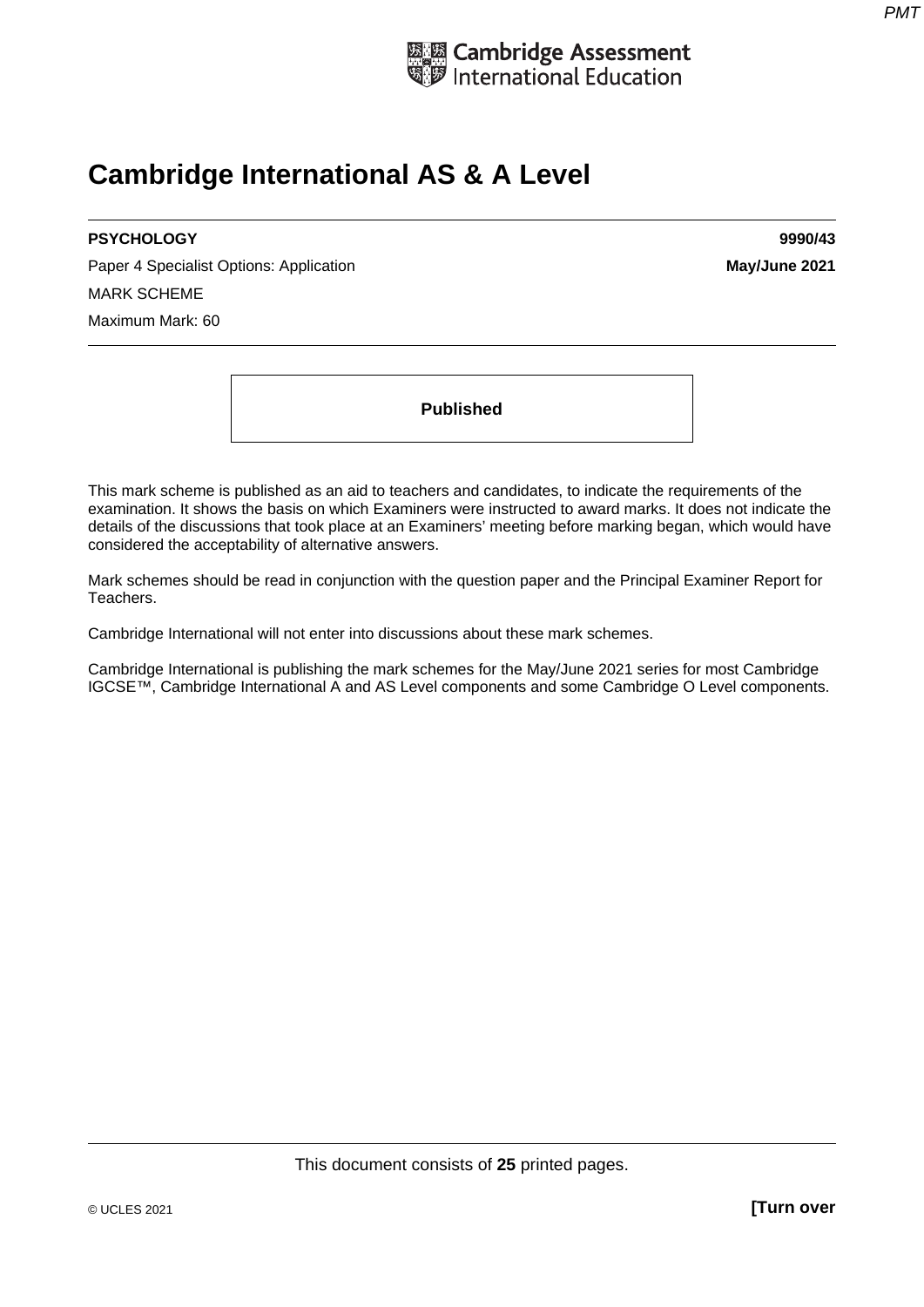*PMT*

# **Generic Marking Principles**

These general marking principles must be applied by all examiners when marking candidate answers. They should be applied alongside the specific content of the mark scheme or generic level descriptors for a question. Each question paper and mark scheme will also comply with these marking principles.

GENERIC MARKING PRINCIPLE 1:

Marks must be awarded in line with:

- the specific content of the mark scheme or the generic level descriptors for the question
- the specific skills defined in the mark scheme or in the generic level descriptors for the question
- the standard of response required by a candidate as exemplified by the standardisation scripts.

GENERIC MARKING PRINCIPLE 2:

Marks awarded are always **whole marks** (not half marks, or other fractions).

GENERIC MARKING PRINCIPLE 3:

Marks must be awarded **positively**:

- marks are awarded for correct/valid answers, as defined in the mark scheme. However, credit is given for valid answers which go beyond the scope of the syllabus and mark scheme, referring to your Team Leader as appropriate
- marks are awarded when candidates clearly demonstrate what they know and can do
- marks are not deducted for errors
- marks are not deducted for omissions
- answers should only be judged on the quality of spelling, punctuation and grammar when these features are specifically assessed by the question as indicated by the mark scheme. The meaning, however, should be unambiguous.

GENERIC MARKING PRINCIPLE 4:

Rules must be applied consistently, e.g. in situations where candidates have not followed instructions or in the application of generic level descriptors.

GENERIC MARKING PRINCIPLE 5:

Marks should be awarded using the full range of marks defined in the mark scheme for the question (however; the use of the full mark range may be limited according to the quality of the candidate responses seen).

GENERIC MARKING PRINCIPLE 6:

Marks awarded are based solely on the requirements as defined in the mark scheme. Marks should not be awarded with grade thresholds or grade descriptors in mind.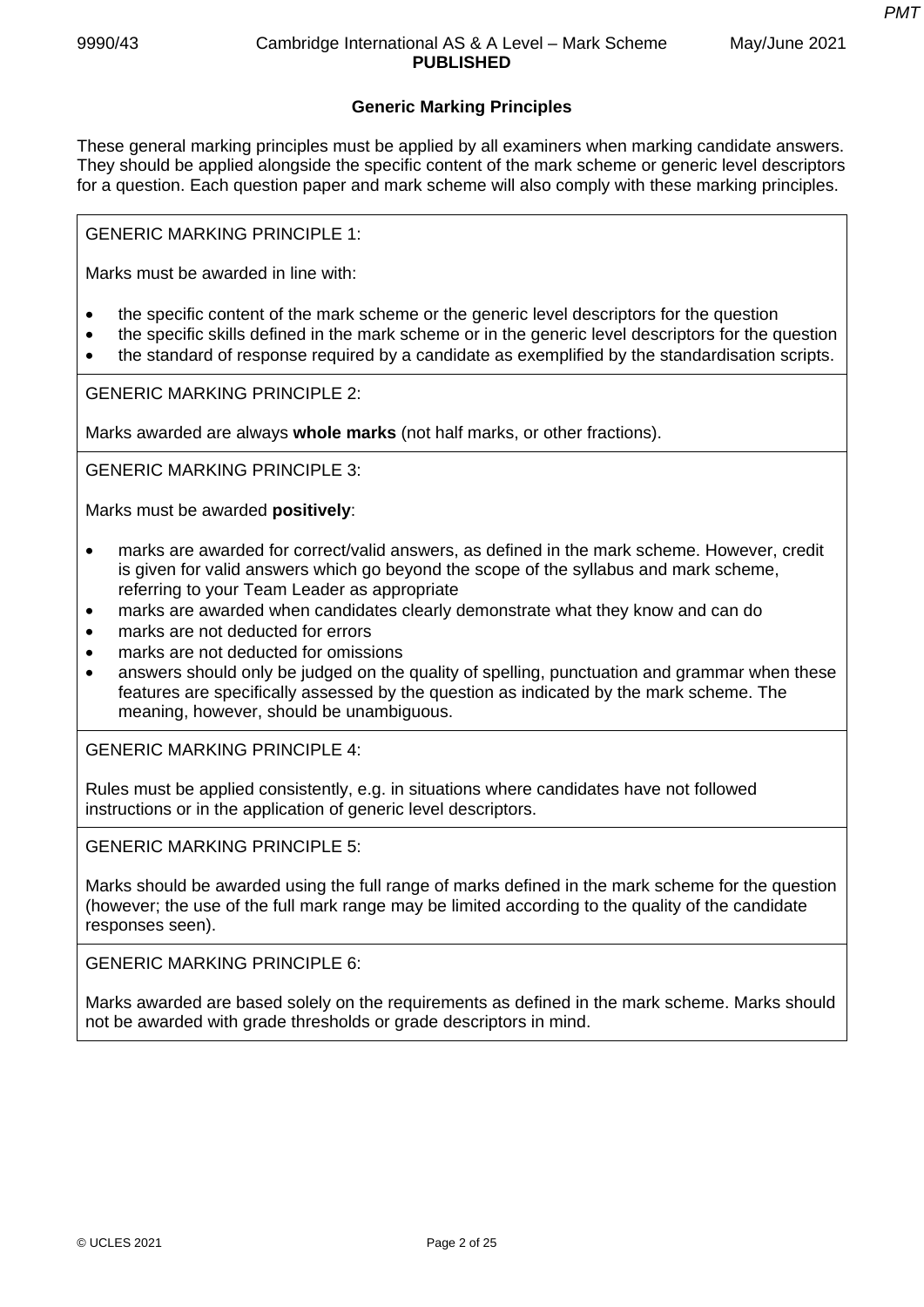# **Social Science-Specific Marking Principles (for point-based marking)**

| 1            | <b>Components using point-based marking:</b><br>Point marking is often used to reward knowledge, understanding and application of skills.<br>We give credit where the candidate's answer shows relevant knowledge, understanding<br>and application of skills in answering the question. We do not give credit where the answer<br>shows confusion. |                                                                                                                                                                                                                                                                                                                                                                                                                                   |  |  |
|--------------|-----------------------------------------------------------------------------------------------------------------------------------------------------------------------------------------------------------------------------------------------------------------------------------------------------------------------------------------------------|-----------------------------------------------------------------------------------------------------------------------------------------------------------------------------------------------------------------------------------------------------------------------------------------------------------------------------------------------------------------------------------------------------------------------------------|--|--|
|              |                                                                                                                                                                                                                                                                                                                                                     | From this it follows that we:                                                                                                                                                                                                                                                                                                                                                                                                     |  |  |
|              | a<br>$\mathbf b$                                                                                                                                                                                                                                                                                                                                    | DO credit answers which are worded differently from the mark scheme if they clearly<br>convey the same meaning (unless the mark scheme requires a specific term)<br>DO credit alternative answers/examples which are not written in the mark scheme if they                                                                                                                                                                       |  |  |
|              | C                                                                                                                                                                                                                                                                                                                                                   | are correct<br>DO credit answers where candidates give more than one correct answer in one<br>prompt/numbered/scaffolded space where extended writing is required rather than list-type                                                                                                                                                                                                                                           |  |  |
|              | d                                                                                                                                                                                                                                                                                                                                                   | answers. For example, questions that require <i>n</i> reasons (e.g. State two reasons ).<br>DO NOT credit answers simply for using a 'key term' unless that is all that is required.<br>(Check for evidence it is understood and not used wrongly.)                                                                                                                                                                               |  |  |
|              | е                                                                                                                                                                                                                                                                                                                                                   | DO NOT credit answers which are obviously self-contradicting or trying to cover all<br>possibilities                                                                                                                                                                                                                                                                                                                              |  |  |
|              | $\mathbf f$                                                                                                                                                                                                                                                                                                                                         | DO NOT give further credit for what is effectively repetition of a correct point already<br>credited unless the language itself is being tested. This applies equally to 'mirror<br>statements' (i.e. polluted/not polluted).                                                                                                                                                                                                     |  |  |
|              | g                                                                                                                                                                                                                                                                                                                                                   | DO NOT require spellings to be correct, unless this is part of the test. However spellings of<br>syllabus terms must allow for clear and unambiguous separation from other syllabus terms<br>with which they may be confused (e.g. Corrasion/Corrosion)                                                                                                                                                                           |  |  |
| $\mathbf{2}$ |                                                                                                                                                                                                                                                                                                                                                     | <b>Presentation of mark scheme:</b>                                                                                                                                                                                                                                                                                                                                                                                               |  |  |
|              |                                                                                                                                                                                                                                                                                                                                                     | Slashes (/) or the word 'or' separate alternative ways of making the same point.<br>Semi colons (;) bullet points (•) or figures in brackets (1) separate different points.<br>Content in the answer column in brackets is for examiner information/context to clarify the<br>marking but is not required to earn the mark (except Accounting syllabuses where they<br>indicate negative numbers).                                |  |  |
| 3            |                                                                                                                                                                                                                                                                                                                                                     | <b>Annotation:</b>                                                                                                                                                                                                                                                                                                                                                                                                                |  |  |
|              | $\bullet$                                                                                                                                                                                                                                                                                                                                           | For point marking, ticks can be used to indicate correct answers and crosses can be used<br>to indicate wrong answers. There is no direct relationship between ticks and marks. Ticks<br>have no defined meaning for levels of response marking.<br>For levels of response marking, the level awarded should be annotated on the script.<br>Other annotations will be used by examiners as agreed during standardisation, and the |  |  |

meaning will be understood by all examiners who marked that paper.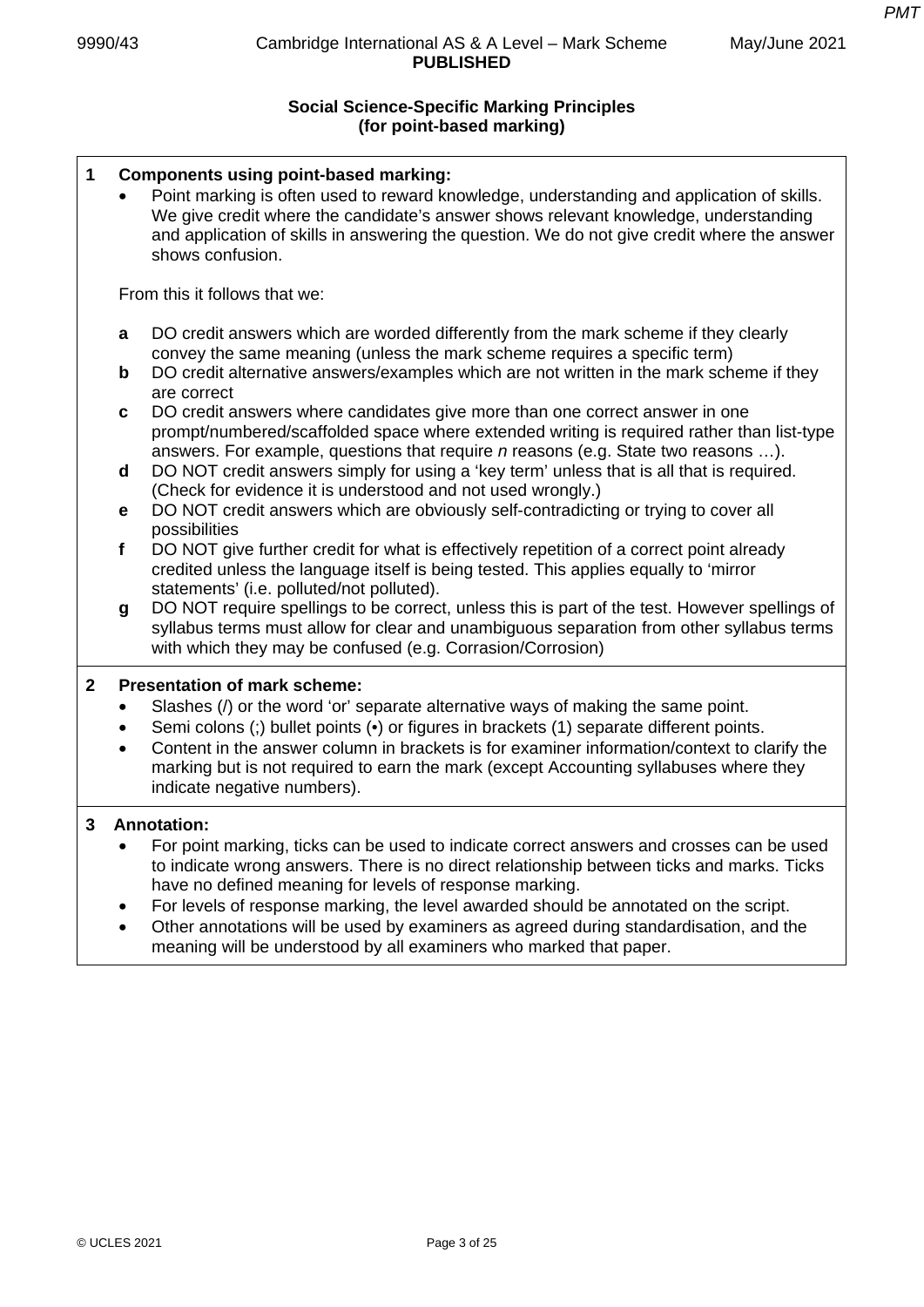|     |         | Section A: Stimulus (Generic response descriptor)                                                                                                                                                                                                                                                                                                             |
|-----|---------|---------------------------------------------------------------------------------------------------------------------------------------------------------------------------------------------------------------------------------------------------------------------------------------------------------------------------------------------------------------|
| (a) | $0 - 2$ | 1 mark for basic answer e.g. identification.<br>1 mark for elaboration/example.                                                                                                                                                                                                                                                                               |
| (b) | $0 - 4$ | Questions have one or two requirements<br>If 1 mark for one aspect: [1 mark max] 1 mark for identification or statement.                                                                                                                                                                                                                                      |
| (c) | $0 - 4$ | If 2 marks for two aspects: $[2 + 2$ marks]<br>1 mark basic answer. 2 marks elaboration x2.<br>If 4 marks for one aspect: [4 marks]<br><b>1–2 marks</b> basic answer. <b>3–4 marks</b> detailed answer/elaboration.<br>Partial answers score half marks (i.e. 4 to 2 or 2 to 1)                                                                               |
| (d) | $0 - 5$ | Question requires <b>discussion</b> . Question always <b>plural</b> of each argument.<br>Question always requires conclusion.<br><b>1 mark</b> for each for/against argument (however detailed) up to 4 max. <b>1 mark</b><br>for conclusion.<br><b>Note:</b> If three (or more) arguments for one side, best two credited. If one side<br>only, max 2 marks. |
| O   | 0       | No response worthy of credit.                                                                                                                                                                                                                                                                                                                                 |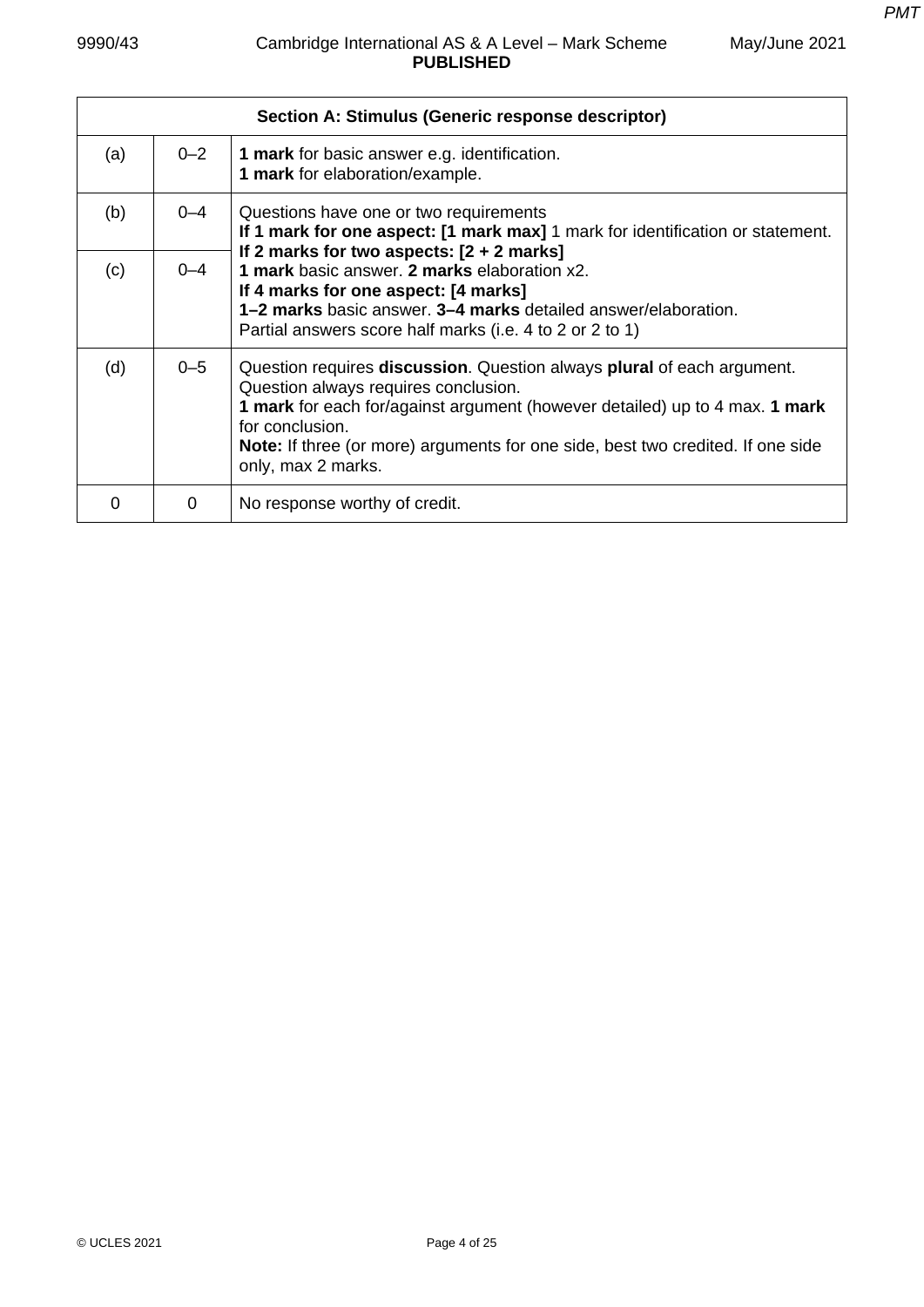| Section B: Design a study question part (a) (Generic response descriptor) |              |                                                                                                                                                                                                                                                                                                                                                                                                                                                                                                                                                                                                                                                                          |  |
|---------------------------------------------------------------------------|--------------|--------------------------------------------------------------------------------------------------------------------------------------------------------------------------------------------------------------------------------------------------------------------------------------------------------------------------------------------------------------------------------------------------------------------------------------------------------------------------------------------------------------------------------------------------------------------------------------------------------------------------------------------------------------------------|--|
| Level                                                                     | <b>Marks</b> | Level Descriptor                                                                                                                                                                                                                                                                                                                                                                                                                                                                                                                                                                                                                                                         |  |
| 4                                                                         | $9 - 10$     | The design is appropriate to the named investigation and is based on<br>$\bullet$<br>thorough psychological knowledge.<br>The design is accurate, coherent and detailed, and it tests the proposed<br>$\bullet$<br>investigation competently.<br>Four or five design features are included. The features are clearly applied<br>$\bullet$<br>to the design throughout the answer and the candidate clearly understands<br>the main features involved in designing an investigation.<br>The response has proposed an appropriate design, has applied a range of<br>$\bullet$<br>relevant methodological design features with competence and shown clear<br>understanding. |  |
| 3                                                                         | $7 - 8$      | The design is appropriate to the named investigation and is based on good<br>$\bullet$<br>psychological knowledge.<br>The design is accurate, coherent and detailed, and it tests the proposed<br>$\bullet$<br>investigation competently.<br>Two or three design features are included. The features are often applied<br>$\bullet$<br>to the design and the candidate shows good understanding in places.<br>The response has proposed an appropriate design, has applied some<br>$\bullet$<br>relevant methodological design features and has shown good<br>understanding.                                                                                             |  |
| 2                                                                         | $4 - 6$      | The design is mostly appropriate to the named investigation and is based<br>$\bullet$<br>on psychological knowledge.<br>The design is mostly accurate, coherent and detailed in places and it tests<br>$\bullet$<br>the proposed investigation.<br>Design features are limited in their understanding.<br>$\bullet$                                                                                                                                                                                                                                                                                                                                                      |  |
| 1                                                                         | $1 - 3$      | The design may not be appropriate to the named investigation (wrong<br>$\bullet$<br>method or incorrect variables)<br>Use of terminology is sparse or absent. Basic psychological understanding<br>$\bullet$<br>is snown.<br>The design lacks coherence and is limited in understanding.<br>$\bullet$<br>One or two appropriate design features are identified but incorrectly<br>$\bullet$<br>applied.<br>The response lacks detail.<br>$\bullet$                                                                                                                                                                                                                       |  |
| $\mathbf 0$                                                               | 0            | No response worthy of credit. The candidate describes the study listed on<br>$\bullet$<br>the syllabus.                                                                                                                                                                                                                                                                                                                                                                                                                                                                                                                                                                  |  |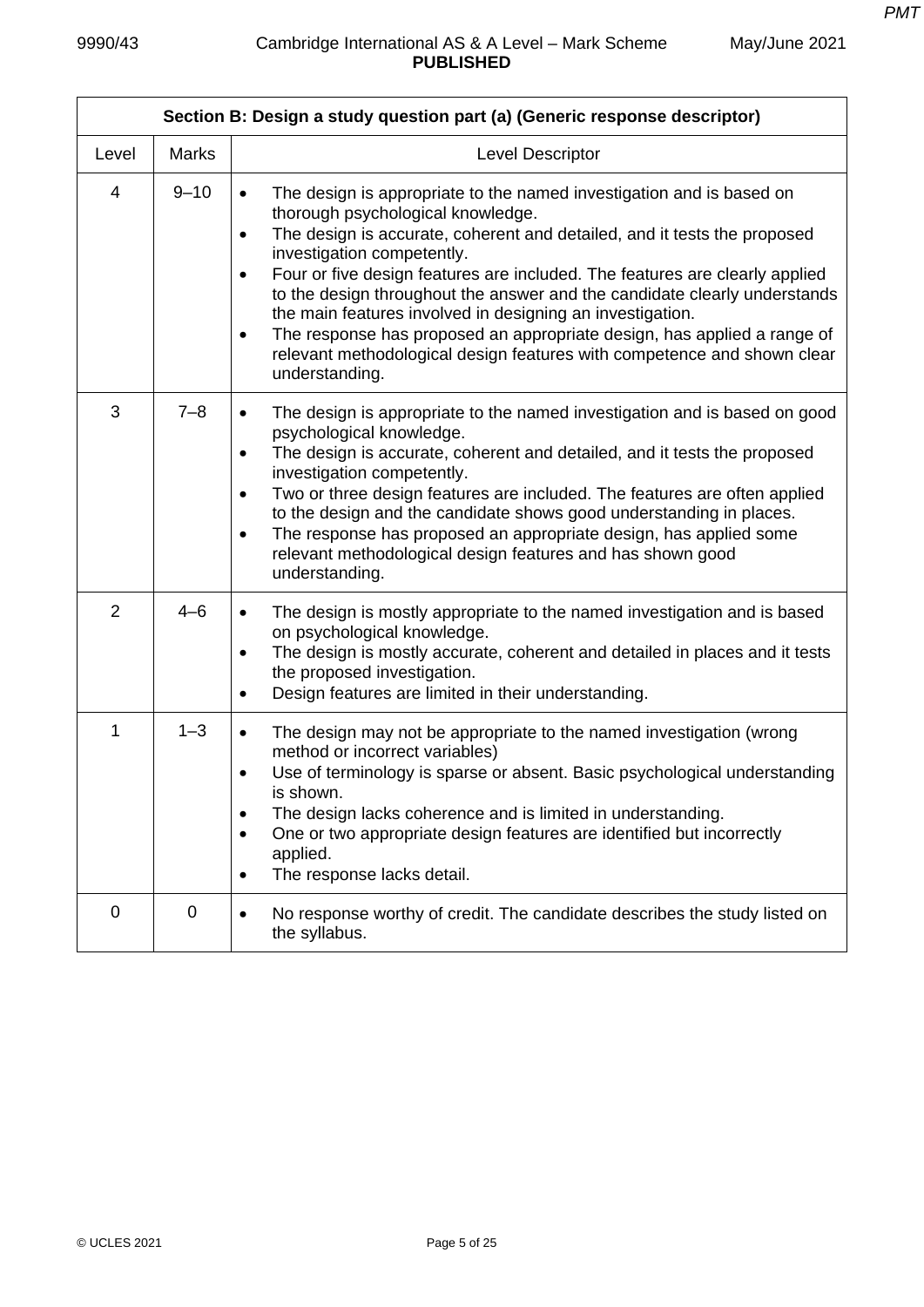$\mathbf{r}$ 

| May/June 2021 |  |
|---------------|--|
|               |  |

|                | Section B: Explain a study question part (b) (Generic response descriptor) |                                                                                                                                                                                                                                                                                                                                                                                                                                                                                                                                                                                                                                                                             |  |  |
|----------------|----------------------------------------------------------------------------|-----------------------------------------------------------------------------------------------------------------------------------------------------------------------------------------------------------------------------------------------------------------------------------------------------------------------------------------------------------------------------------------------------------------------------------------------------------------------------------------------------------------------------------------------------------------------------------------------------------------------------------------------------------------------------|--|--|
| Level          | <b>Marks</b>                                                               | Level Descriptor                                                                                                                                                                                                                                                                                                                                                                                                                                                                                                                                                                                                                                                            |  |  |
| 3              | $6 - 8$                                                                    | Quality and depth of explanation is thorough.<br>$\bullet$<br>Description of knowledge is accurate, coherent and detailed.<br>$\bullet$<br>Use of terms is accurate and use of psychological terminology is<br>$\bullet$<br>comprehensive.<br>Understanding of methodology (such as elaboration, use of example,<br>$\bullet$<br>quality of description) is very good.<br>The design is effectively explained in relation to the topic area.<br>$\bullet$<br>There is a balance of methodology and topic area/relevant study<br>$\bullet$<br>knowledge.                                                                                                                     |  |  |
| $\overline{2}$ | $4 - 5$                                                                    | Quality of explanation and depth of explanation is competent.<br>$\bullet$<br>Description of knowledge is mainly accurate, coherent and reasonably<br>$\bullet$<br>detailed.<br>Use of terms is mainly accurate and use of psychological terminology is<br>$\bullet$<br>competent.<br>Understanding of methodology (such as elaboration, use of example,<br>$\bullet$<br>quality of description) is good.<br>The design is adequately explained in relation to the topic area.<br>$\bullet$<br>There is an imbalance of methodology and topic area/relevant study<br>$\bullet$<br>knowledge.<br>Max 5 marks if only methodological or psychological decisions.<br>$\bullet$ |  |  |
| 1              | $1 - 3$                                                                    | Quality of explanation and depth of explanation is basic.<br>$\bullet$<br>Description of knowledge is often accurate, generally coherent, but lacks<br>$\bullet$<br>detail.<br>Use of terms is basic and use of psychological terminology is adequate.<br>$\bullet$<br>Understanding of methodology (such as elaboration, use of example,<br>$\bullet$<br>quality of description) is limited.<br>The design is poorly explained in relation to the topic area.<br>$\bullet$<br>There is an imbalance of methodology and topic area/relevant study<br>$\bullet$<br>knowledge.                                                                                                |  |  |
| $\mathbf 0$    | 0                                                                          | No response worthy of credit<br>$\bullet$                                                                                                                                                                                                                                                                                                                                                                                                                                                                                                                                                                                                                                   |  |  |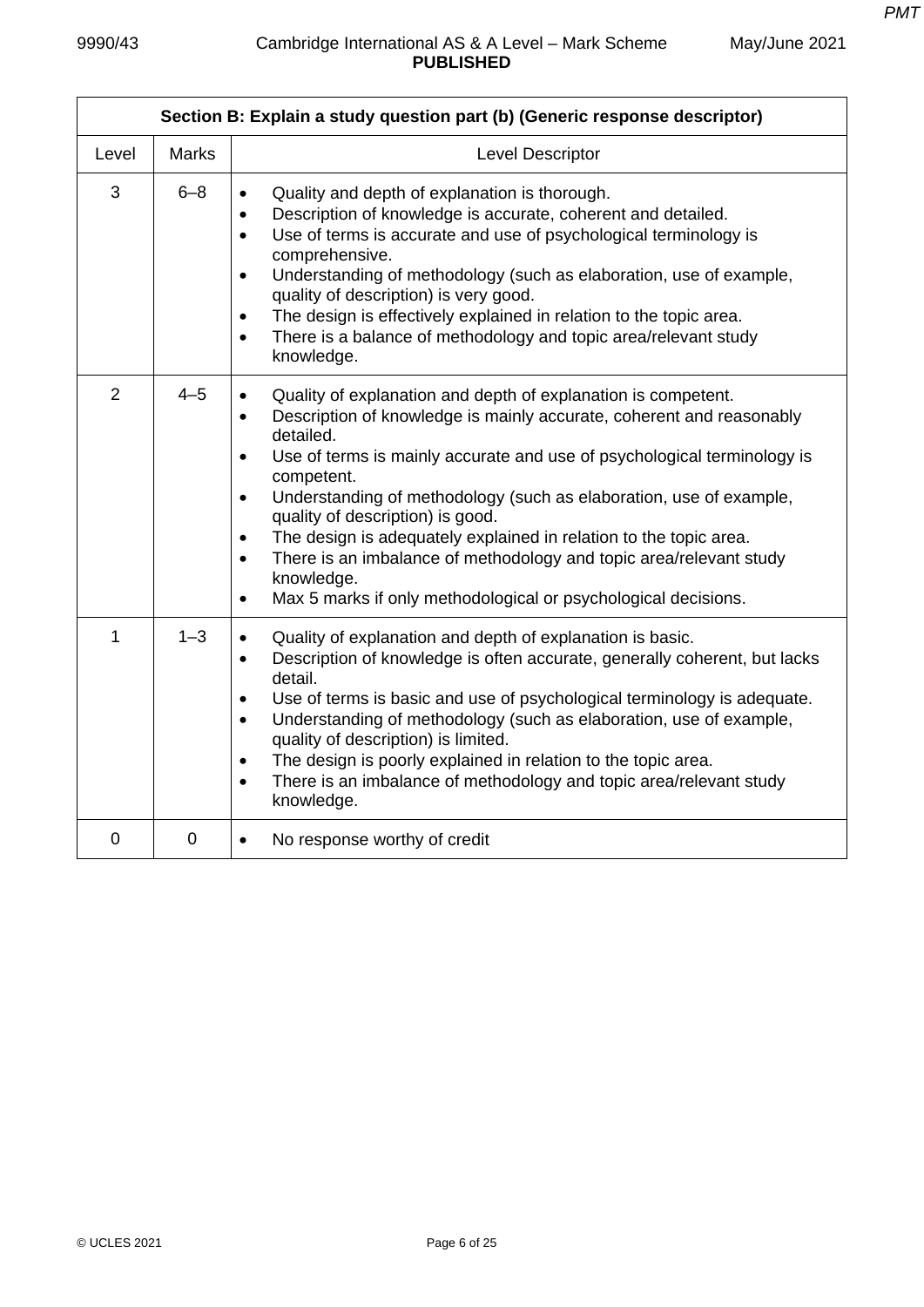٦

| Section C: Essay/Evaluate (Generic response descriptor)                                                                                                                                                                                                                                                                                                                                                                                                                                                                                                                                                                                                                                                     |                |                                                                                                                                                                                                                                                                                                                                                                                                                              |  |  |
|-------------------------------------------------------------------------------------------------------------------------------------------------------------------------------------------------------------------------------------------------------------------------------------------------------------------------------------------------------------------------------------------------------------------------------------------------------------------------------------------------------------------------------------------------------------------------------------------------------------------------------------------------------------------------------------------------------------|----------------|------------------------------------------------------------------------------------------------------------------------------------------------------------------------------------------------------------------------------------------------------------------------------------------------------------------------------------------------------------------------------------------------------------------------------|--|--|
| Level                                                                                                                                                                                                                                                                                                                                                                                                                                                                                                                                                                                                                                                                                                       | <b>Marks</b>   | <b>Level Descriptor</b>                                                                                                                                                                                                                                                                                                                                                                                                      |  |  |
| Note: Questions are always worded in the same way: 'to what extent do you agree with this<br>statement? Use examples of research you have studied to support your answer'. However, the<br>words 'research' must be taken in the widest sense: (i) different examples can be used from the<br>same piece of research; (ii) examples from different pieces of research; (iii) examples from<br>methodology, such as a specific method or technique; (iv) examples from methodological issues<br>such as ethics, generalisations, quantitative/qualitative data; psychological versus physiological,<br>etc. (v) examples of debates and issues such as reductionism & holism; individual & situational, etc. |                |                                                                                                                                                                                                                                                                                                                                                                                                                              |  |  |
| $\overline{4}$                                                                                                                                                                                                                                                                                                                                                                                                                                                                                                                                                                                                                                                                                              | $10 - 12$      | Both sides of the argument are considered and are relevant to the<br>$\bullet$<br>question.<br>Appropriate examples are included which fully support both sides.<br>$\bullet$<br>Discussion is detailed with good understanding and clear expression.<br>$\bullet$<br>A conclusion is drawn with appropriate justification.<br>$\bullet$                                                                                     |  |  |
| 3                                                                                                                                                                                                                                                                                                                                                                                                                                                                                                                                                                                                                                                                                                           | $7 - 9$        | Both sides of the argument are considered and are relevant to the<br>$\bullet$<br>question.<br>They may be imbalanced in terms of quality or quantity.<br>$\bullet$<br>Some examples are included, are appropriate and often support both<br>$\bullet$<br>sides.<br>The answer shows good discussion with reasonable understanding.<br>$\bullet$<br>A basic conclusion is drawn with little or no justification<br>$\bullet$ |  |  |
| $\overline{2}$                                                                                                                                                                                                                                                                                                                                                                                                                                                                                                                                                                                                                                                                                              | $4 - 6$        | Reasons are limited to one side of the argument.<br>$\bullet$<br>Limited reference to examples, or lack of detail.<br>$\bullet$<br>The answer shows some understanding.<br>$\bullet$<br>There is no conclusion.<br>$\bullet$                                                                                                                                                                                                 |  |  |
| $\mathbf{1}$                                                                                                                                                                                                                                                                                                                                                                                                                                                                                                                                                                                                                                                                                                | $1 - 3$        | Anecdotal discussion, brief detail, minimal relevance. Very limited range.<br>$\bullet$<br>Discussion may be inaccurate or incomplete.<br>$\bullet$<br>Describes (and evaluates) topic area study(s), making only indirect<br>$\bullet$<br>reference to the question.                                                                                                                                                        |  |  |
| $\mathbf 0$                                                                                                                                                                                                                                                                                                                                                                                                                                                                                                                                                                                                                                                                                                 | $\overline{0}$ | No response worthy of credit.<br>$\bullet$                                                                                                                                                                                                                                                                                                                                                                                   |  |  |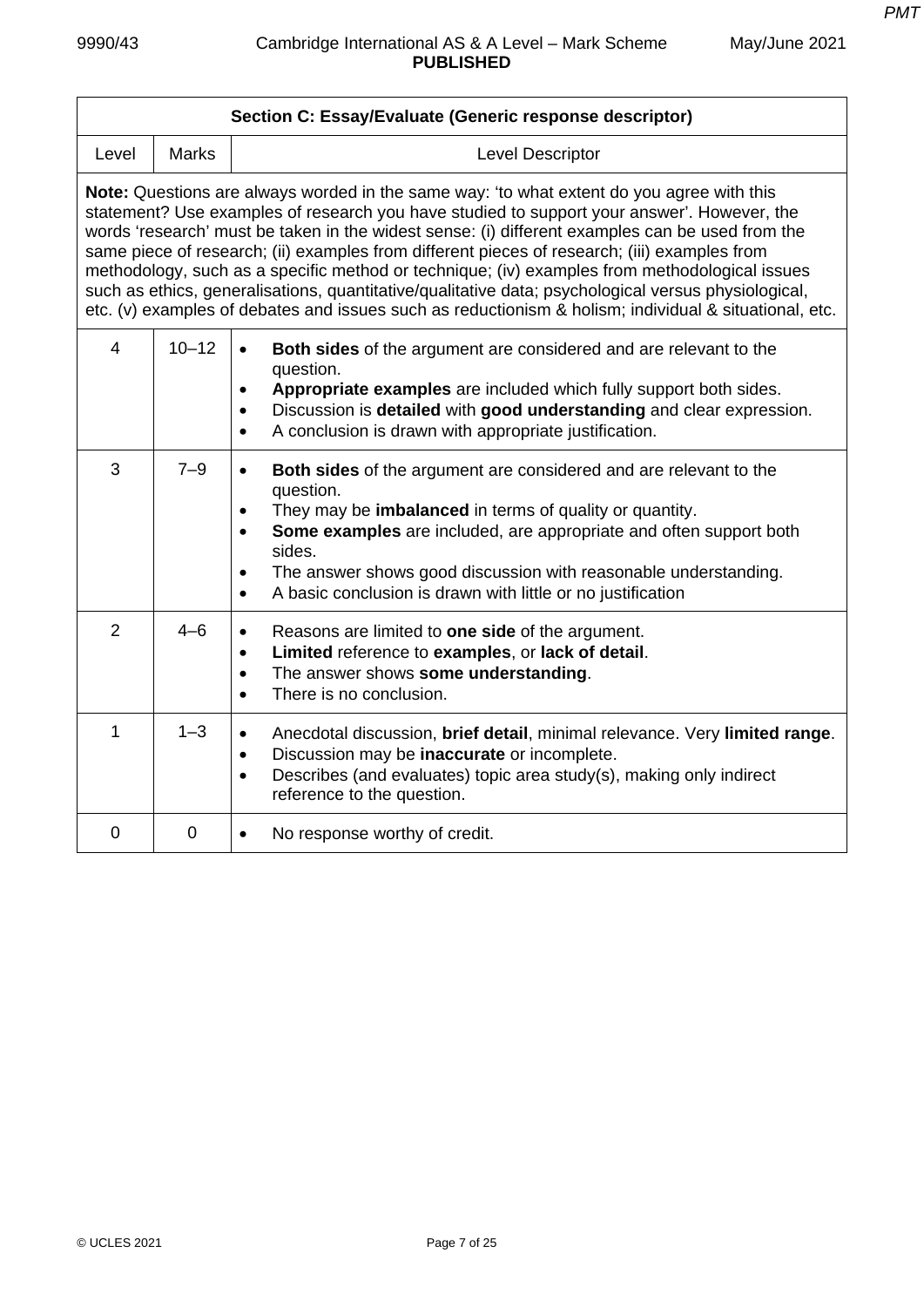| Question                                                | <b>Answer</b>                                                                                                                                                                                                                                                                                                                                                                                                                                                                                                                                                                                                                                                                                                                                                                                                                                                                                                                                                                                                                                                                                                           | <b>Marks</b> |
|---------------------------------------------------------|-------------------------------------------------------------------------------------------------------------------------------------------------------------------------------------------------------------------------------------------------------------------------------------------------------------------------------------------------------------------------------------------------------------------------------------------------------------------------------------------------------------------------------------------------------------------------------------------------------------------------------------------------------------------------------------------------------------------------------------------------------------------------------------------------------------------------------------------------------------------------------------------------------------------------------------------------------------------------------------------------------------------------------------------------------------------------------------------------------------------------|--------------|
| Section A: Stimulus question Psychology and abnormality |                                                                                                                                                                                                                                                                                                                                                                                                                                                                                                                                                                                                                                                                                                                                                                                                                                                                                                                                                                                                                                                                                                                         |              |
| 1                                                       | Griffiths (2005) refers to a case of a person addicted to gambling who<br>says:<br>'If I wasn't actually gambling I was spending the rest of my time<br>working out clever little schemes to obtain money to feed my habit.<br>These two activities literally took up all my time'.<br>This quote is typical of gambling and many other types of addictive<br>behaviours, including pyromania and kleptomania.                                                                                                                                                                                                                                                                                                                                                                                                                                                                                                                                                                                                                                                                                                          |              |
| 1(a)                                                    | Explain what is meant by 'pyromania'.                                                                                                                                                                                                                                                                                                                                                                                                                                                                                                                                                                                                                                                                                                                                                                                                                                                                                                                                                                                                                                                                                   | $\mathbf{2}$ |
|                                                         | Most likely answer (other appropriate responses to be credited):<br>Where the person has deliberately and intentionally set fires on more<br>than one occasion.<br>Experiences tension or affective arousal before the act.<br>٠<br>Has a fascination with, interest in, curiosity about, or attraction to fire<br>$\bullet$<br>and its situational contexts (e.g., paraphernalia, uses, and<br>consequences).<br>Pleasure, gratification, power or relief when setting fires or when<br>٠<br>witnessing or participating in their aftermath.<br>The fire-setting is not done for monetary gain, as an expression of<br>$\bullet$<br>socio-political ideology, to conceal criminal activity, to express anger or<br>vengeance, to improve one's living circumstances, in response to a<br>delusion or hallucination, or as a result of impaired judgment.<br>The fire-setting is not explained by conduct disorder, a manic episode,<br>$\bullet$<br>or antisocial personality disorder.<br><b>Marks: 1 mark</b> for basic answer (likes setting fires), 2 marks for<br>detail/elaboration/example (as indicated above) |              |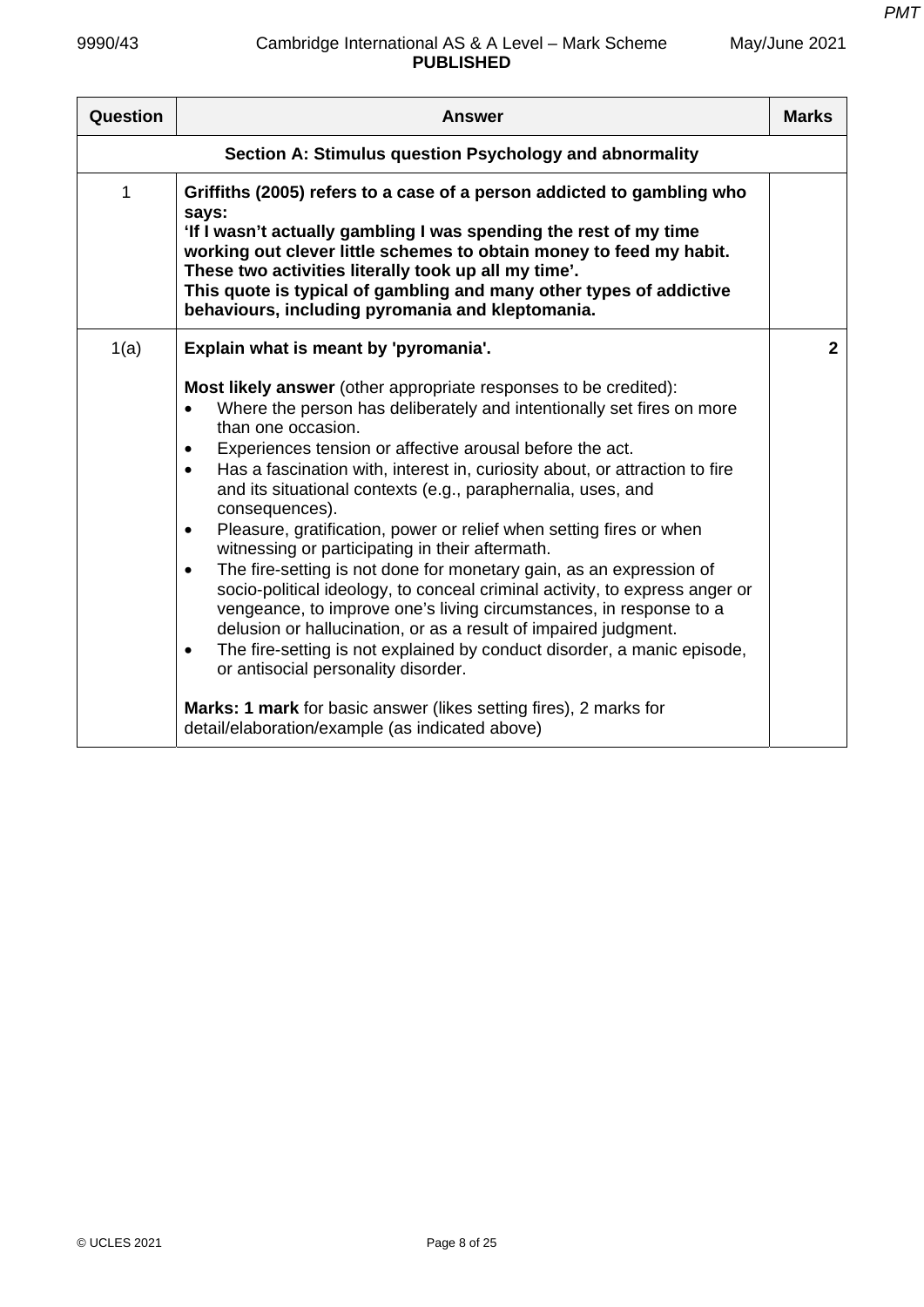| Question | <b>Answer</b>                                                                                                                                                                                                                                                                                                                                                                                                                                                                                                                                                                                                                                                                                                                                                                                                                                                                                                                                                                                                                                                                                                                                                                                                                                                                                                                | <b>Marks</b> |
|----------|------------------------------------------------------------------------------------------------------------------------------------------------------------------------------------------------------------------------------------------------------------------------------------------------------------------------------------------------------------------------------------------------------------------------------------------------------------------------------------------------------------------------------------------------------------------------------------------------------------------------------------------------------------------------------------------------------------------------------------------------------------------------------------------------------------------------------------------------------------------------------------------------------------------------------------------------------------------------------------------------------------------------------------------------------------------------------------------------------------------------------------------------------------------------------------------------------------------------------------------------------------------------------------------------------------------------------|--------------|
| 1(b)     | Give two components of any addiction outlined by Griffiths (2005).                                                                                                                                                                                                                                                                                                                                                                                                                                                                                                                                                                                                                                                                                                                                                                                                                                                                                                                                                                                                                                                                                                                                                                                                                                                           | 4            |
|          | <b>Most likely answers:</b><br>Salience when the particular activity becomes the most important<br>activity in the person's life and dominates their thinking (preoccupations<br>and cognitive distortions), feelings (cravings) and behaviour<br>(deterioration of socialised behaviour)<br>Mood modification/euphoria the subjective experience that people<br>$\bullet$<br>report as a consequence of engaging in the particular activity (i.e. an<br>arousing 'buzz' or a 'high')<br>Tolerance the process whereby increasing amounts of the particular<br>$\bullet$<br>activity are required to achieve the former effects<br>Withdrawal symptoms the unpleasant feeling states and/or physical<br>$\bullet$<br>effects which occur when the particular activity is discontinued or<br>suddenly reduced<br><b>Conflict</b> conflicts between the addict and those around them<br>$\bullet$<br>(interpersonal conflict) or from within the individual themselves<br>(intrapsychic conflict)<br>Relapse the tendency for repeated reversions to earlier patterns of the<br>$\bullet$<br>particular activity to recur<br>Note: answer does not have to be related to any example, although<br>examples receive credit.<br>Marks: 1 mark basic answer (identification component), 2 marks<br>detail/elaboration/example X2. |              |
| 1(c)     | Suggest two ways to measure a person's addiction to gambling, other<br>than using a questionnaire.<br>Most likely answer (other appropriate responses to be credited):<br><b>Observation</b> (covert or overt; structured; non-participant, natural – or<br>any combination of these<br>Interview (face-to-face or by telephone)<br>$\bullet$<br>Case study (one person with range of methods, or for example the<br>$\bullet$<br>case study of 'Jo' by Griffiths.<br>Physiological measure (such as ECG, GSR, hormone levels)<br>Marks: 1 mark basic answer (identification of method plus a comment<br>about how that method would work. Max 1 mark for each suggestion if<br>not related to gambling), 2 marks related to gambling, X2<br>Some answers may suggest 'anecdotal' measures. Max 1 mark for such<br>answers<br>Note: 0 marks for questionnaires such as Gambling prevalence survey,<br>CPGI, etc<br>Note: rating scales must be based on a question, so 0 marks for 'rating<br>scale'<br>Note: 0 marks for interviews/open ended questions that make no reference<br>to measurement.                                                                                                                                                                                                                          | 4            |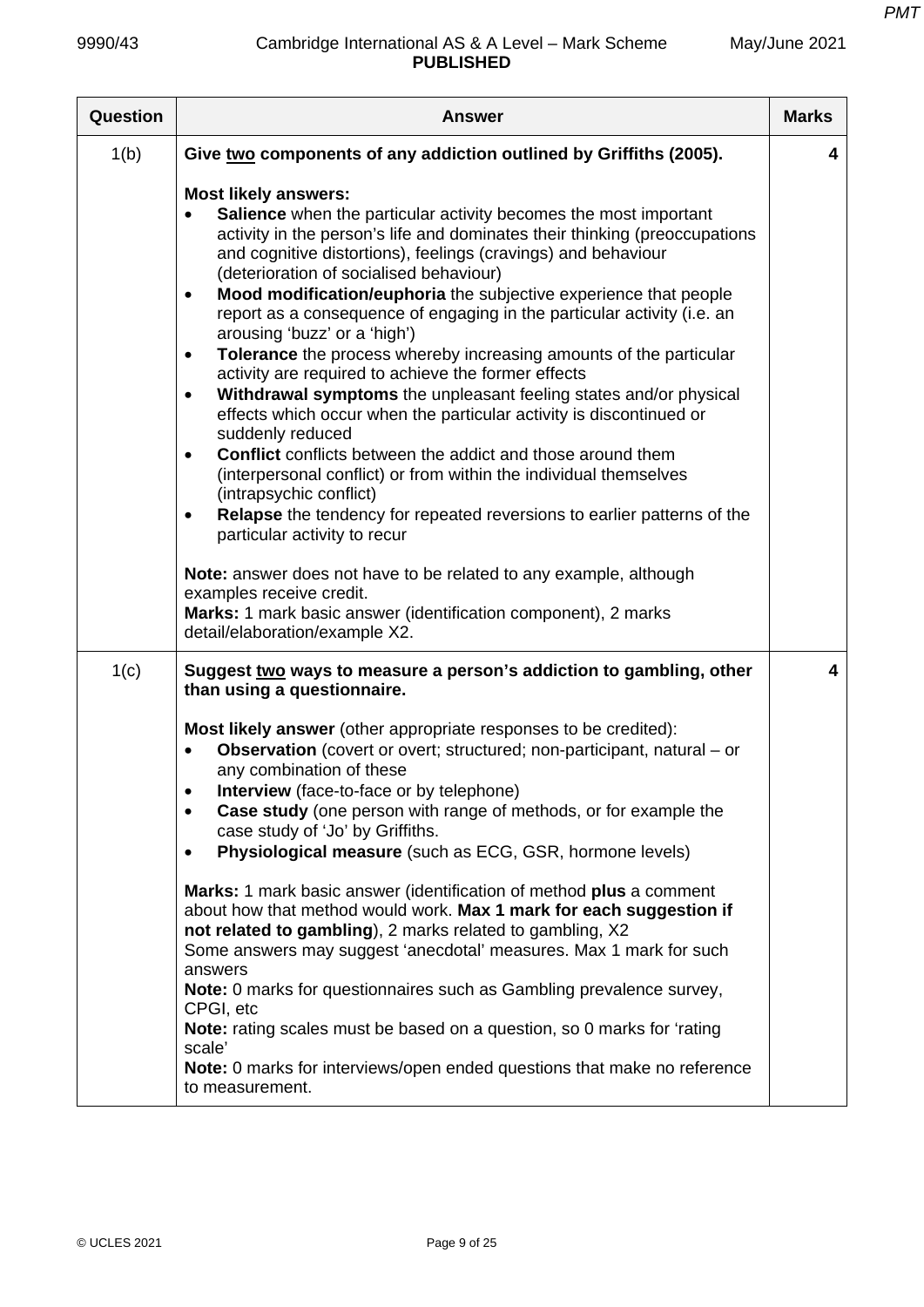| May/June 2021 |  |
|---------------|--|
|---------------|--|

| Question | <b>Answer</b>                                                                                                                                                                                                                                                                                                                                                                                        | <b>Marks</b> |
|----------|------------------------------------------------------------------------------------------------------------------------------------------------------------------------------------------------------------------------------------------------------------------------------------------------------------------------------------------------------------------------------------------------------|--------------|
| 1(d)     | Discuss the strengths and weaknesses of using questionnaires to<br>measure kleptomania. You should include a conclusion in your<br>answer.                                                                                                                                                                                                                                                           | 5            |
|          | <b>Marks:</b> 1 mark for each strength/weakness (however basic/detailed) which<br>is related/linked to the question (max 4 marks). 1 mark for conclusion.<br><b>Conclusion:</b> any appropriate conclusion drawn from the discussion that has<br>been presented. 1 mark if appropriate. A conclusion is a 'decision reached<br>by reasoning' and so a summary of points already made scores 0 marks. |              |
|          | Most likely answer (other appropriate responses to be credited):<br>Strengths:                                                                                                                                                                                                                                                                                                                       |              |
|          | Asking people directly, using a questionnaire, especially open-ended,<br>$\bullet$<br>means that participants are given the opportunity to express their<br>feelings about stealing and explain their stealing behaviour rather than<br>the researcher trying to work out reasons for this behaviour from other<br>methods                                                                           |              |
|          | Relatively large numbers of participants can be done relatively easily in<br>$\bullet$<br>comparison to say a face-to-face interview or experiment.<br>Questionnaires are easy to replicate.                                                                                                                                                                                                         |              |
|          | Data can be qualitative, but may also be quantitative depending on type<br>$\bullet$<br>of question                                                                                                                                                                                                                                                                                                  |              |
|          | Weaknesses:                                                                                                                                                                                                                                                                                                                                                                                          |              |
|          | Some participants may provide socially desirable responses; not give<br>truthful answers about their stealing behaviour; respond to demand<br>characteristics.                                                                                                                                                                                                                                       |              |
|          | Closed/fixed-choice questions may force people into choosing answers<br>$\bullet$<br>that do not reflect their true opinion and therefore may lower the validity.                                                                                                                                                                                                                                    |              |
|          | Researchers have to be careful about use of leading questions; it could<br>$\bullet$<br>affect the validity of the data collected.                                                                                                                                                                                                                                                                   |              |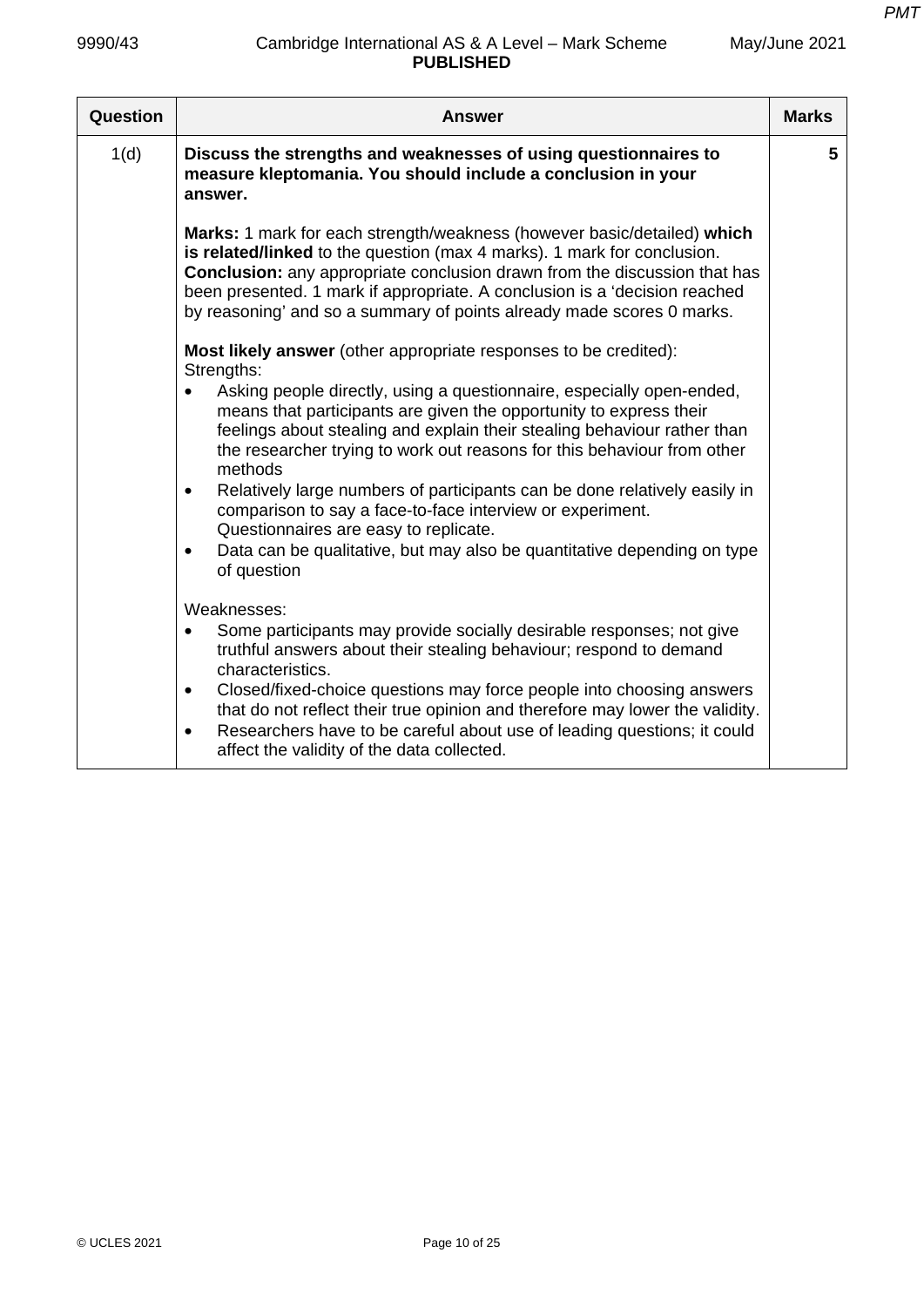| May/June 2021 |  |
|---------------|--|
|---------------|--|

| Question       | <b>Answer</b>                                                                                                                                                                                                                                                                                                                                                                                                                                                                                                                                                                                    | <b>Marks</b> |
|----------------|--------------------------------------------------------------------------------------------------------------------------------------------------------------------------------------------------------------------------------------------------------------------------------------------------------------------------------------------------------------------------------------------------------------------------------------------------------------------------------------------------------------------------------------------------------------------------------------------------|--------------|
| $\overline{2}$ | Porublev et al. (2009) gathered qualitative data to investigate whether a<br>gift should be wrapped or not, because of the expectations<br>surrounding the use of gift-wrapping.                                                                                                                                                                                                                                                                                                                                                                                                                 |              |
|                |                                                                                                                                                                                                                                                                                                                                                                                                                                                                                                                                                                                                  |              |
|                | Fig. 2.1 Examples of wrapped gifts                                                                                                                                                                                                                                                                                                                                                                                                                                                                                                                                                               |              |
| 2(a)           | Explain the two key expectations surrounding the use of gift-wrapping.                                                                                                                                                                                                                                                                                                                                                                                                                                                                                                                           | $\mathbf{2}$ |
|                | Definitive answer: (Quoting study)<br>There are two key expectations surrounding the use of gift wrapping.<br>the first expectation is that receivers prefer gifts to be wrapped and<br>that the gift meets individual and social expectations of what a gift<br>$\bullet$<br>should look like.                                                                                                                                                                                                                                                                                                  |              |
|                | Marks: 1 mark for 'it is wrapped' +1 mark for 'it looks like a gift'<br>Note: 0 marks for 'who it is for'; 'where the gift is going'; 'what the occasion<br>is'                                                                                                                                                                                                                                                                                                                                                                                                                                  |              |
| 2(b)           | Porublev et al. only collected qualitative data.                                                                                                                                                                                                                                                                                                                                                                                                                                                                                                                                                 | 4            |
|                | Give two ways in which qualitative data was gathered in this study.                                                                                                                                                                                                                                                                                                                                                                                                                                                                                                                              |              |
|                | <b>Definitive answer Quoting study</b><br>Data was gathered using three qualitative techniques;<br>observation (1 mark) of a Christmas gift-wrap stall (2 marks)<br>interviews (1 mark) twenty in-depth interviews to reflect on gift-<br>$\bullet$<br>wrapping (2 marks)<br>projective workshops (1 mark) where, in pairs, participants were<br>$\bullet$<br>asked to wrap two gifts, one for someone they are close to and the<br>other for an acquaintance, and have a discussion about gift wrapping<br>whilst doing so (2 marks)                                                            |              |
|                | Marks: 1 mark basic answer (identification), 2 marks detailed<br>answer/elaboration or use of example (as in brackets above) X2.                                                                                                                                                                                                                                                                                                                                                                                                                                                                 |              |
| 2(c)(i)        | Explain what is meant by the term 'reliability'.                                                                                                                                                                                                                                                                                                                                                                                                                                                                                                                                                 | $\mathbf{2}$ |
|                | <b>Definitive answer</b> (other appropriate responses to be credited):<br>1 mark basic answer e.g. reliability means consistency<br>+1 mark: any elaboration or example e.g. reliability is the extent to which a<br>procedure, task or measure produces the same results on different<br>occasions. Alternatively, same measure is tested at a later date on same<br>participant (i.e. test-retest); two or more independent observers are reliable<br>(consistent) in giving the same score to the same behaviour<br>Note: 0 marks for 'being trustworthy', repeating a study, or replication. |              |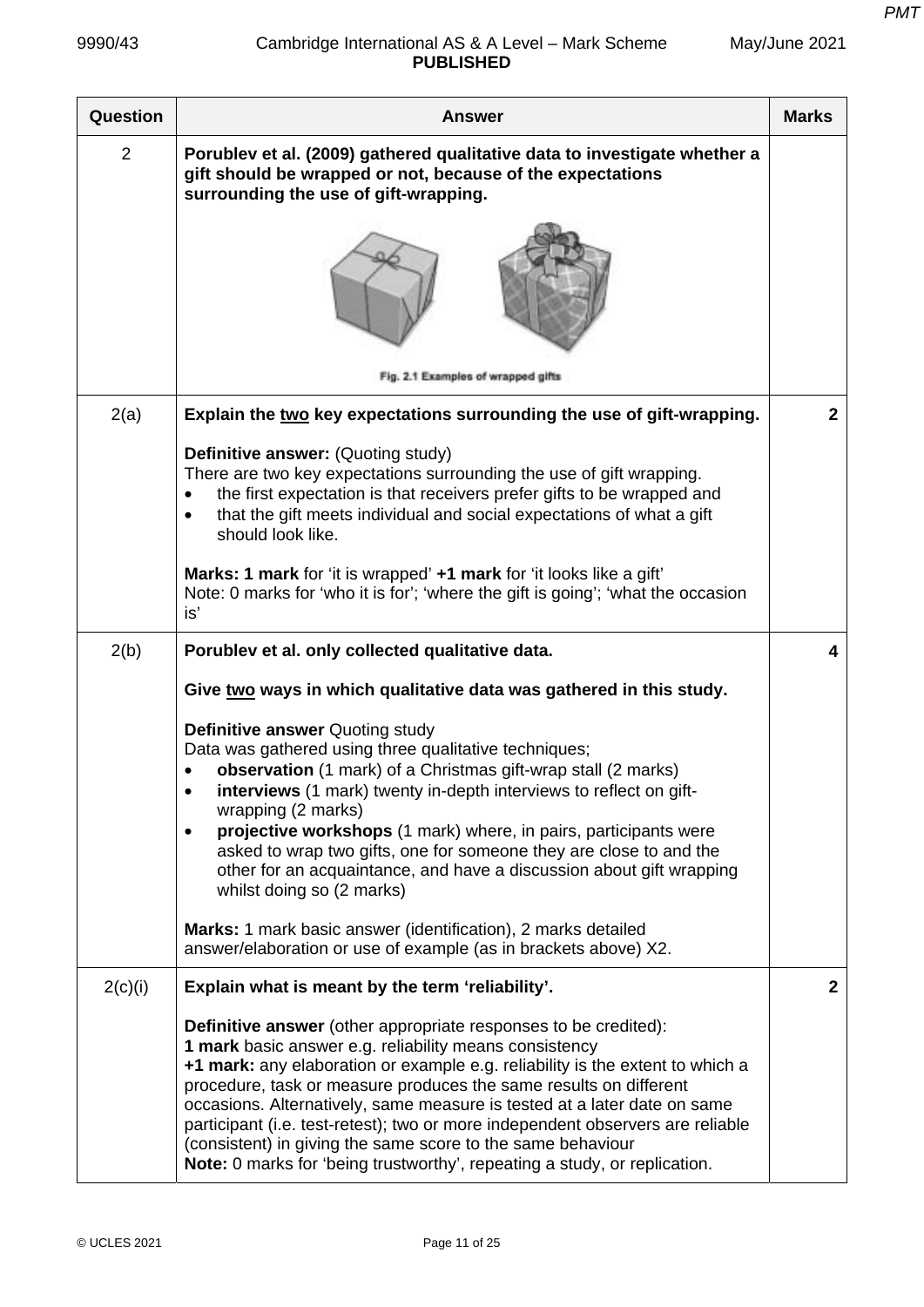| <b>Question</b> | <b>Answer</b>                                                                                                                                                                                                                                                                                                                                 | <b>Marks</b> |
|-----------------|-----------------------------------------------------------------------------------------------------------------------------------------------------------------------------------------------------------------------------------------------------------------------------------------------------------------------------------------------|--------------|
| 2(c)(ii)        | Suggest how the reliability of the qualitative data gathered in this<br>study could be assessed.                                                                                                                                                                                                                                              | $\mathbf{2}$ |
|                 | <b>Most likely answer</b> (other appropriate responses to be credited):<br>inter-rater reliability, where two or more independent judges or raters<br>$\bullet$<br>assess what is said in the interview, or what is observed, for example.<br>This could be done with predefined response categories and the extent<br>of agreement recorded. |              |
|                 | Note: no marks for test-retest.<br>Marks: 1 mark basic answer, 2 marks example from 'this study' See Q2(b)<br>for examples of what the qualitative data might be.                                                                                                                                                                             |              |
| 2(d)            | Discuss the advantages and disadvantages of using qualitative data to<br>assess gift-wrapping preference. You should include a conclusion in<br>your answer.                                                                                                                                                                                  | 5            |
|                 | Marks: 1 mark for each advantage/disadvantage (however basic/detailed)<br>which is related/linked to the question (max 4 marks). 1 mark for<br>conclusion.                                                                                                                                                                                    |              |
|                 | <b>Conclusion:</b> any appropriate conclusion drawn from the discussion that has<br>been presented. 1 mark if appropriate. A conclusion is a 'decision reached<br>by reasoning' and so a summary of points already made scores 0 marks.                                                                                                       |              |
|                 | Most likely answer (other appropriate responses to be credited, such as<br>eye movement patterns):<br>Advantages                                                                                                                                                                                                                              |              |
|                 | Asking people directly means that participants are given the opportunity<br>to express their feelings and explain their experiences rather than the<br>researcher trying to work out reasons for their behaviour from other<br>methods                                                                                                        |              |
|                 | People can give as much information as they wish about their gift-<br>٠<br>wrapping preferences, but they can also say little or nothing if they wish.<br>Data can be qualitative, but may also be quantitative depending on type<br>of question                                                                                              |              |
|                 | Disadvantages<br>Some participants may provide socially desirable responses about their<br>gift-wrapping preferences; not give truthful answers; respond to demand<br>characteristics.                                                                                                                                                        |              |
|                 | Qualitative data tends not to lead to the calculation of statistics to allow<br>٠<br>comparison.<br>Researchers have to be careful about use of leading questions; it could<br>$\bullet$<br>affect the validity of the data collected.                                                                                                        |              |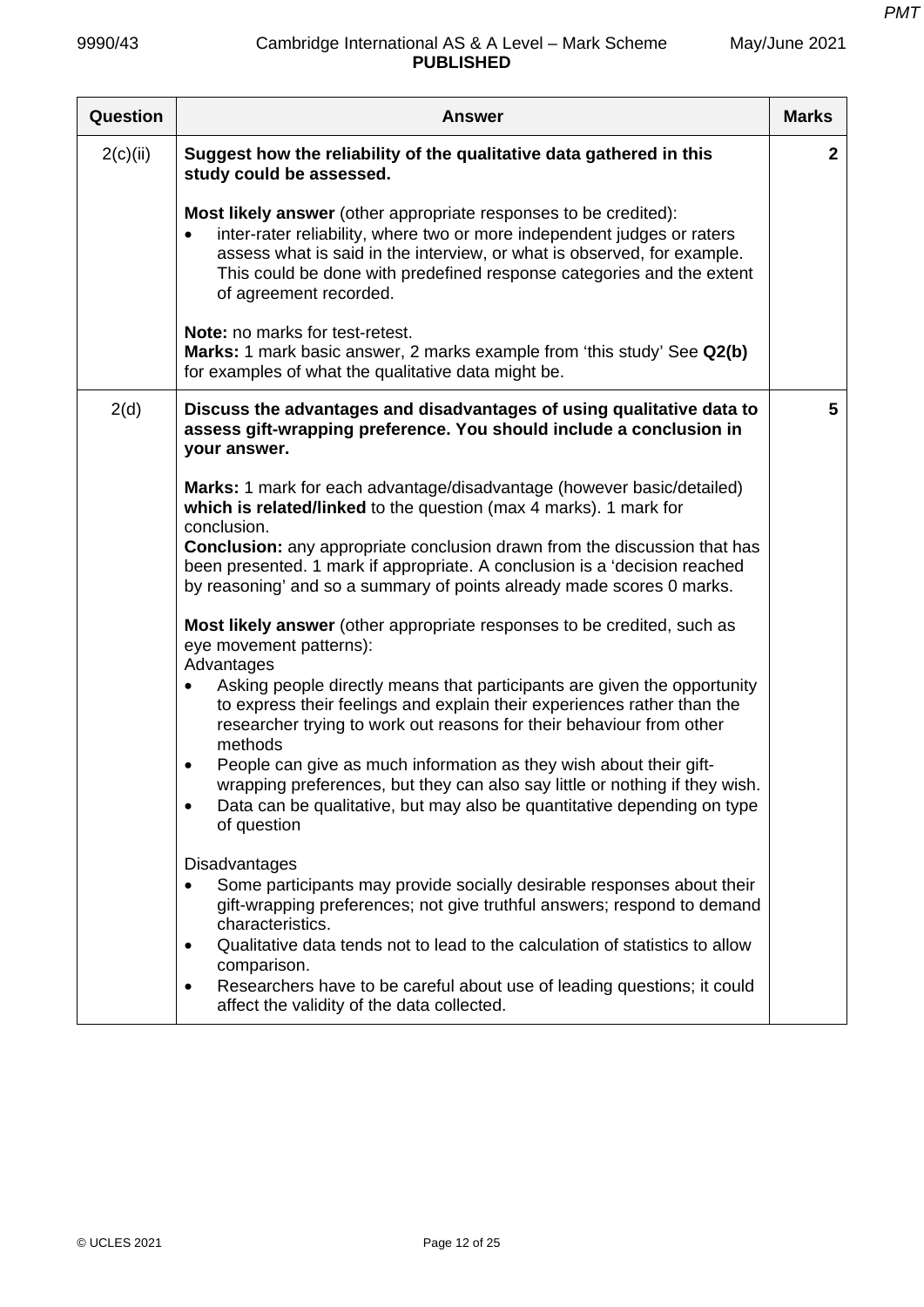| Question | <b>Answer</b>                                                                                                                                                                                                                                                                                                                                                                                                                                                                                                                                                                                                                                                                                                                                                                                                                                                                                                                         | <b>Marks</b>   |
|----------|---------------------------------------------------------------------------------------------------------------------------------------------------------------------------------------------------------------------------------------------------------------------------------------------------------------------------------------------------------------------------------------------------------------------------------------------------------------------------------------------------------------------------------------------------------------------------------------------------------------------------------------------------------------------------------------------------------------------------------------------------------------------------------------------------------------------------------------------------------------------------------------------------------------------------------------|----------------|
| 3        | Newspaper headline: Doctors with a directing style give more<br>satisfaction.<br>Savage and Armstrong (1990) studied patient satisfaction with<br>different consultation styles. Patients who received a directing style<br>consultation reported significantly higher levels of satisfaction on<br>almost all measures, compared with those who received a sharing<br>style consultation.                                                                                                                                                                                                                                                                                                                                                                                                                                                                                                                                            |                |
| 3(a)     | Explain what method was used to assess patient satisfaction in the<br>study by Savage and Armstrong (1990).<br>Most likely (quotes from study)<br>Patients' satisfaction was measured by a questionnaire completed by<br>$\bullet$<br>the patients that asked about the quality of communication in the<br>consultation and thoughts after the consultation was over.<br>The patient was asked to complete the questionnaire in the waiting<br>$\bullet$<br>room and give it to the receptionist before leaving the surgery. A second<br>questionnaire with a stamped addressed envelope was then given to<br>each patient with instructions to fill it in and post it after one week.<br>Marks: 1 mark identification of questionnaire, 2 marks for<br>elaboration/example (after the consultation was over/after one week)<br>Note: 0 marks for interview or any other method. Do not credit 'self-report'<br>as this is too vague. | $\overline{2}$ |
| 3(b)     | Explain two reasons why the number of participants used in the<br>analysis of results was lower than the original number of participants.<br>Most likely answer (other appropriate responses to be credited): Quoting<br>from study<br>Overall, 359 patients were invited to take part in the study.<br>4 declined to participate (did not give consent or withdrew)<br>5 were excluded (reasons included schizophrenia and manic<br>depression)<br>30 patients failed to complete the initial assessment (in the waiting<br>$\bullet$<br>room)<br>120 failed to complete the assessment a week later (the postal<br>$\bullet$<br>questionnaire).<br>Marks: 1 mark for: basic statement, 2 marks for elaboration/example<br>Note: numbers not needed to score full marks; approximate numbers are<br>acceptable when quoted.<br>Note: withdrawal/consent are same point, so 1 mark if both identified.                                | 4              |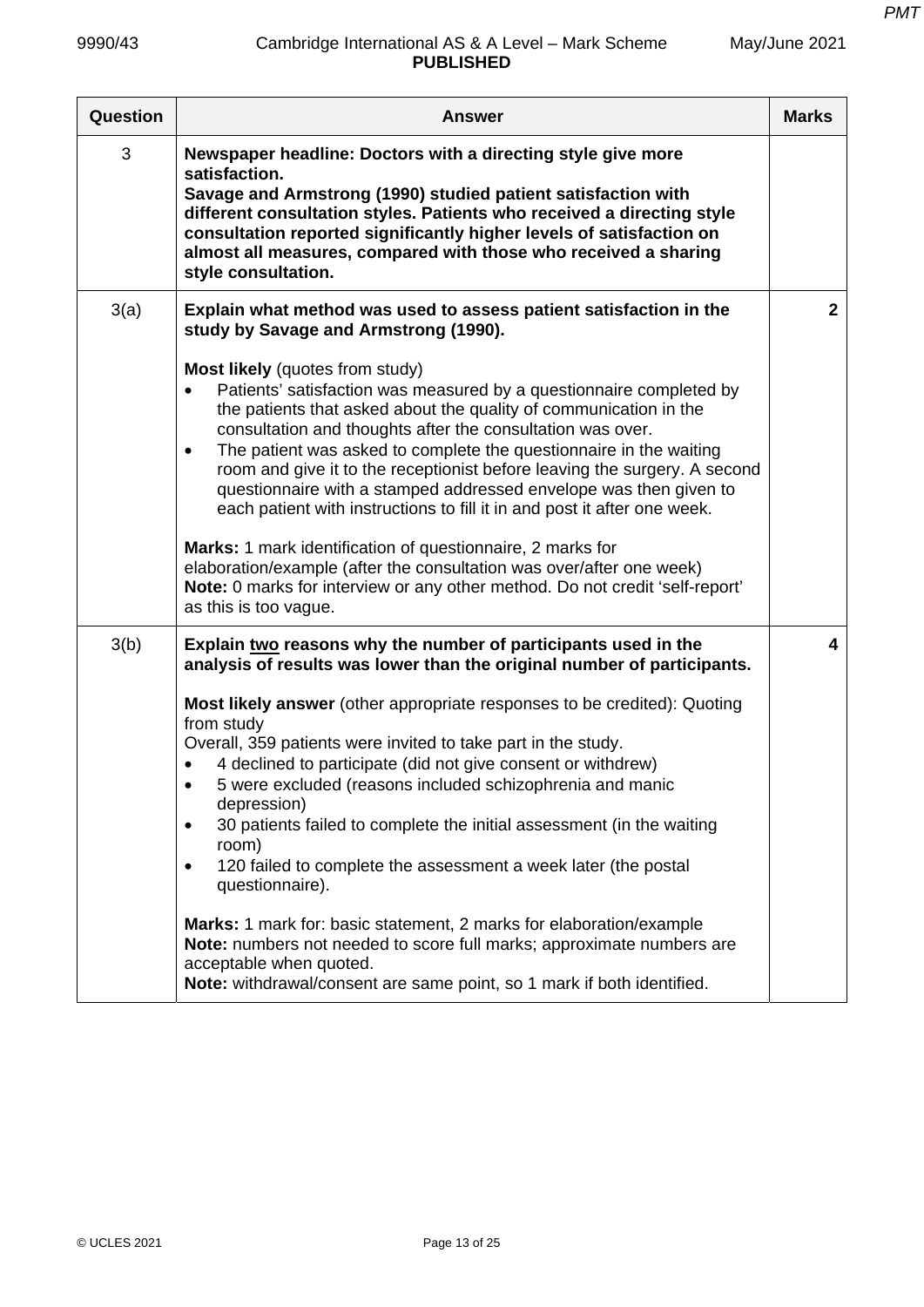| Question | Answer                                                                                                                                                                                                                                                                                                                                                                                                                                                                                        | <b>Marks</b>   |
|----------|-----------------------------------------------------------------------------------------------------------------------------------------------------------------------------------------------------------------------------------------------------------------------------------------------------------------------------------------------------------------------------------------------------------------------------------------------------------------------------------------------|----------------|
| 3(c)(i)  | Participants were randomly selected to participate in the study.                                                                                                                                                                                                                                                                                                                                                                                                                              | $\overline{2}$ |
|          | Explain why this was important.                                                                                                                                                                                                                                                                                                                                                                                                                                                               |                |
|          | <b>Most likely answer</b><br>Random selection ensures that all members of the target population have<br>an equal chance of participating (1 mark) because 'a random number<br>generator was used to select, in advance, four patients for the study from<br>each surgery held by one general practitioner (RS) over four months' (+1<br>mark).                                                                                                                                                |                |
|          | There is no selection bias/everyone has an equal chance of participating<br>(1 mark) by the doctor/researcher, or any link to this study. (+1 mark)                                                                                                                                                                                                                                                                                                                                           |                |
|          | Marks: 1 mark for importance, 1 mark for relating to study (however briefly).<br>Note: makes it more generalisable (0 marks) but with explanation (1 mark)                                                                                                                                                                                                                                                                                                                                    |                |
| 3(c)(ii) | Participants were randomly allocated to a directing or a sharing style.                                                                                                                                                                                                                                                                                                                                                                                                                       | $\overline{2}$ |
|          | Explain why this was important.                                                                                                                                                                                                                                                                                                                                                                                                                                                               |                |
|          | <b>Most likely answer</b><br>Random allocation ensures that all participants have an equal chance of<br>being allocated to either condition (1 mark) 'A set of cards was produced to<br>allocate randomly either a directing or a shared style, and these were kept<br>face down on the doctor's desk. The card was turned over only when the<br>patient had completed his or her description of the initial problem and had<br>been identified as suitable for entry to the study' (2 marks) |                |
|          | There is no allocation bias (1 mark) by the doctor/researcher (+1 mark) or<br>so the patients don't know what style they will receive (+1 mark)                                                                                                                                                                                                                                                                                                                                               |                |
|          | Marks: 1 mark for importance, 1 mark for relating to study (however briefly).                                                                                                                                                                                                                                                                                                                                                                                                                 |                |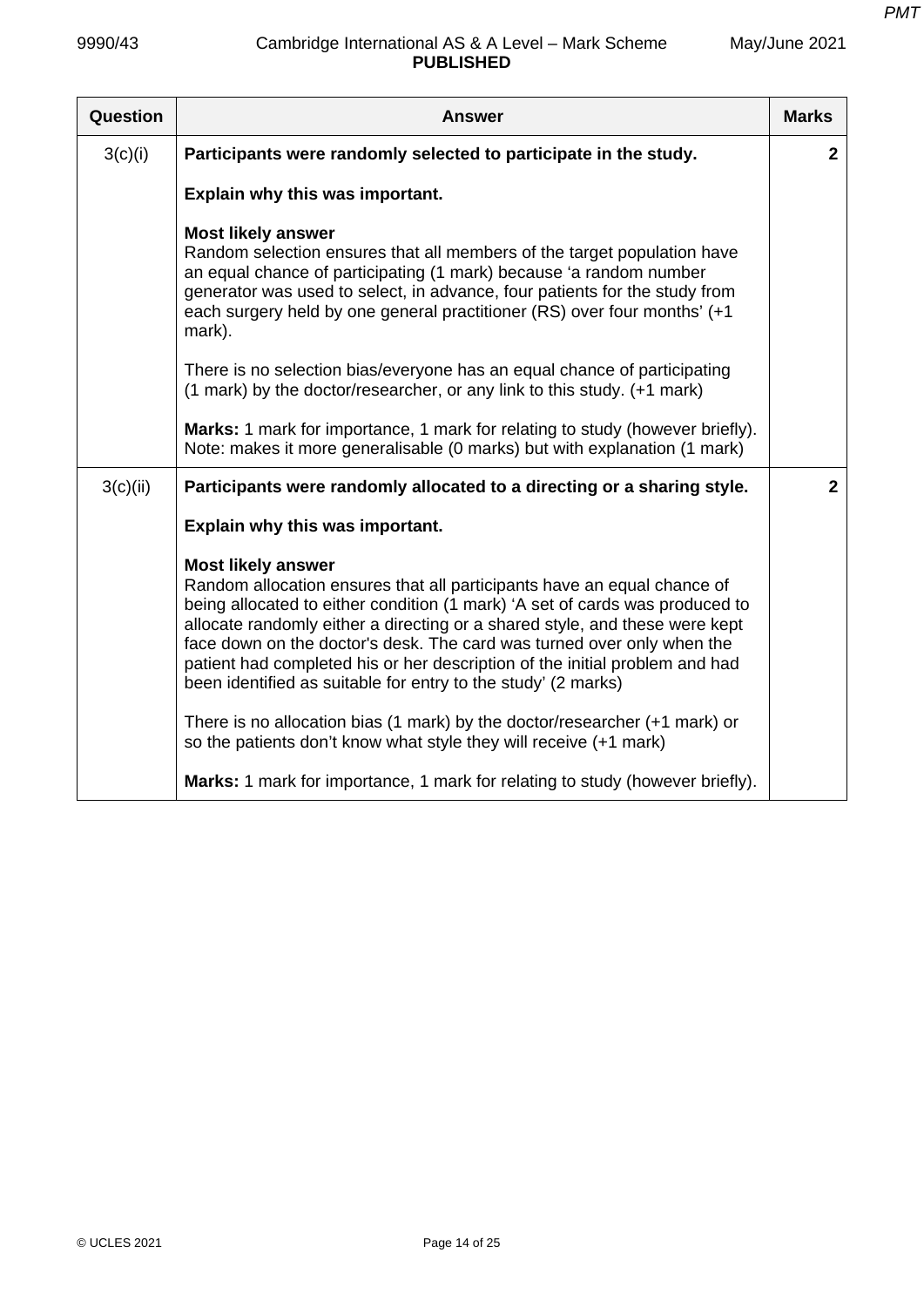| Question | Answer                                                                                                                                                                                                                                                                                                                                                                                                                                        | <b>Marks</b> |
|----------|-----------------------------------------------------------------------------------------------------------------------------------------------------------------------------------------------------------------------------------------------------------------------------------------------------------------------------------------------------------------------------------------------------------------------------------------------|--------------|
| 3(d)     | Discuss the advantages and disadvantages of using postal<br>questionnaires to gather data about health preferences. You should<br>include a conclusion in your answer.                                                                                                                                                                                                                                                                        | 5            |
|          | Marks: 1 mark for each advantage/disadvantage (however basic/detailed)<br>which is related/linked to the question (max 4 marks). 1 mark for<br>conclusion.<br><b>Conclusion:</b> any appropriate conclusion drawn from the discussion that has<br>been presented. 1 mark if appropriate. A conclusion is a 'decision reached<br>by reasoning' and so a summary of points already made scores 0 marks.                                         |              |
|          | <b>Most likely answer</b> (other appropriate responses to be credited):<br>Advantages<br>Full information can be given so better than an interview<br>$\bullet$<br>People can read and complete at their own leisure (in their own home),<br>$\bullet$<br>think about and then make decisions (without pressure from anyone)<br>People may prefer to write personal answers about health preferences<br>rather than tell someone face-to-face |              |
|          | <b>Disadvantages</b><br>People may not receive the mailing, or receive it but never read it;<br>people read the information about health preferences but not act on it<br>(or forget to act on it)<br>people may delay acting (appraisal delay etc. re Safer)<br>$\bullet$                                                                                                                                                                    |              |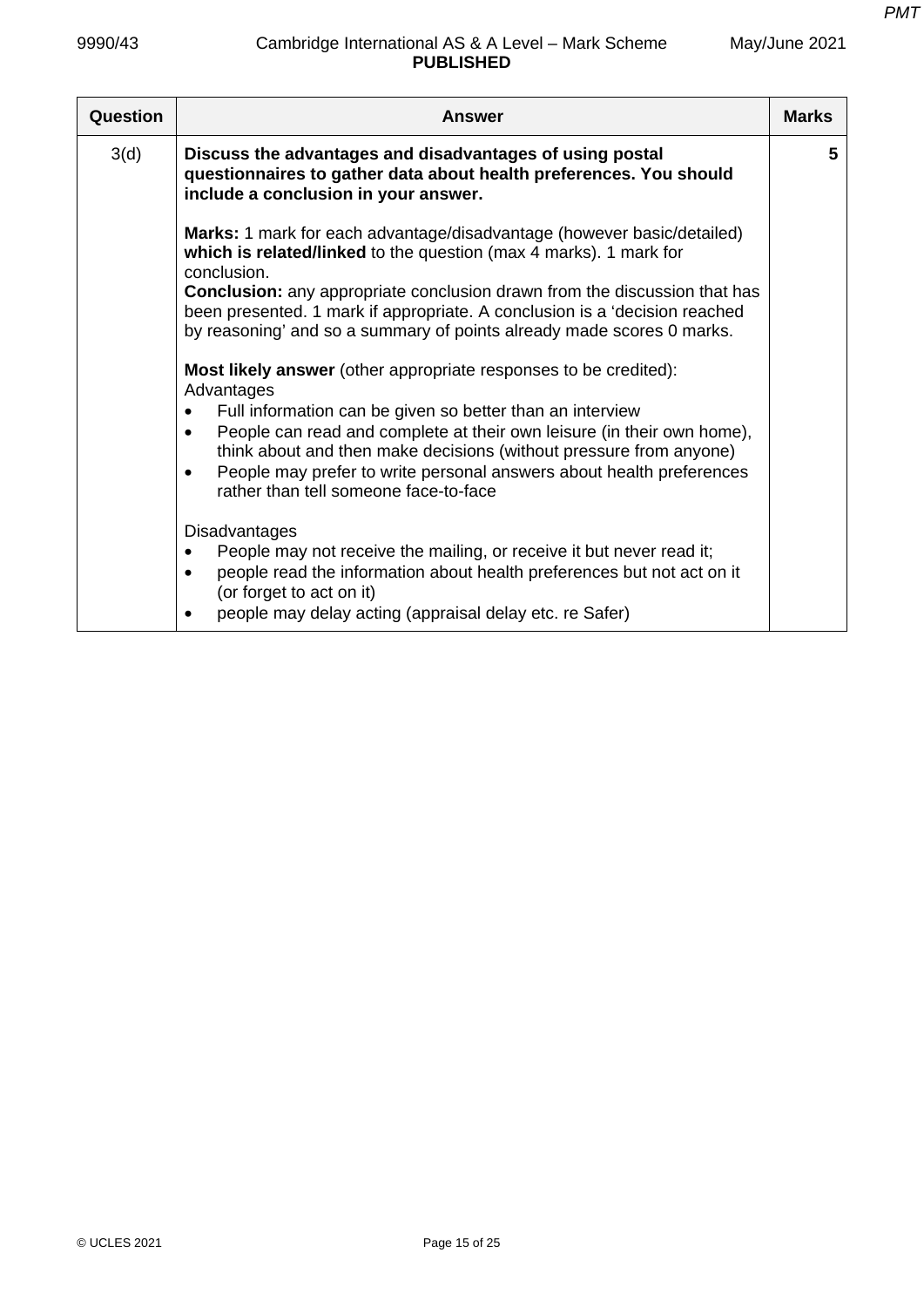| Question | <b>Answer</b>                                                                                                                                                                                                                                                                                                                                                                                                                                                                                                                                                                                                                                                                                    | <b>Marks</b> |
|----------|--------------------------------------------------------------------------------------------------------------------------------------------------------------------------------------------------------------------------------------------------------------------------------------------------------------------------------------------------------------------------------------------------------------------------------------------------------------------------------------------------------------------------------------------------------------------------------------------------------------------------------------------------------------------------------------------------|--------------|
| 4        | In the 1920s, scientific management studies were conducted at the<br>Hawthorne Plant of the Western Electric Company in the United States,<br>which were known as the 'Hawthorne studies'. The aim was to<br>investigate which physical variables could be manipulated to increase<br>production. The findings were not as expected, leading to a conclusion<br>called the 'Hawthorne effect'.                                                                                                                                                                                                                                                                                                   |              |
| 4(a)     | Explain what is meant by the 'Hawthorne effect'.                                                                                                                                                                                                                                                                                                                                                                                                                                                                                                                                                                                                                                                 | $\mathbf{2}$ |
|          | <b>Most likely answer</b> (other appropriate responses to be credited):<br>Quote from study<br>'behavioral change due to an awareness of being observed, active<br>compliance with the supposed wishes of researchers because of special<br>attention received, or positive response to the stimulus being introduced.'<br>Alternatively 'a marked increase in production related only to special social<br>position and social treatment'.<br>Alternatively it occurs when people behave differently (1 mark) because they<br>know they are being watched (+1 mark)<br>Marks: 1 mark basic answer 2 marks detailed answer/elaboration/<br>example.<br>Note: 0 marks for demand characteristics. |              |
| 4(b)(i)  | Describe the main independent variable (IV).                                                                                                                                                                                                                                                                                                                                                                                                                                                                                                                                                                                                                                                     | $\mathbf{2}$ |
|          | Most likely answer (other appropriate responses to be credited):<br>Quote from study<br>In the initial phase of the studies, the effect of illumination on productivity<br>was examined.<br>The illumination was decreased step by step for the experimental<br>subjects, whilst the controls received constant illumination.'<br>Marks: 1 mark for identifying 'illumination', 2 marks for elaboration of<br>experimental group (illumination decreased step by step) or' illumination<br>change versus constant illumination', 0 marks for 'physical variables' (words<br>are in the question).                                                                                                |              |
| 4(b)(ii) | Describe the dependent variable (DV).                                                                                                                                                                                                                                                                                                                                                                                                                                                                                                                                                                                                                                                            | $\mathbf{2}$ |
|          | Most likely answer (other appropriate responses to be credited):<br>Quote from study:<br>'Both sets of subjects slowly but steadily increased their performance of<br>inspecting parts, assembling relays or winding coils'<br>Marks: 1 mark basic answer (performance/productivity), 2 marks detailed<br>answer/elaboration/example (of inspecting parts, assembling relays or<br>winding coils)                                                                                                                                                                                                                                                                                                |              |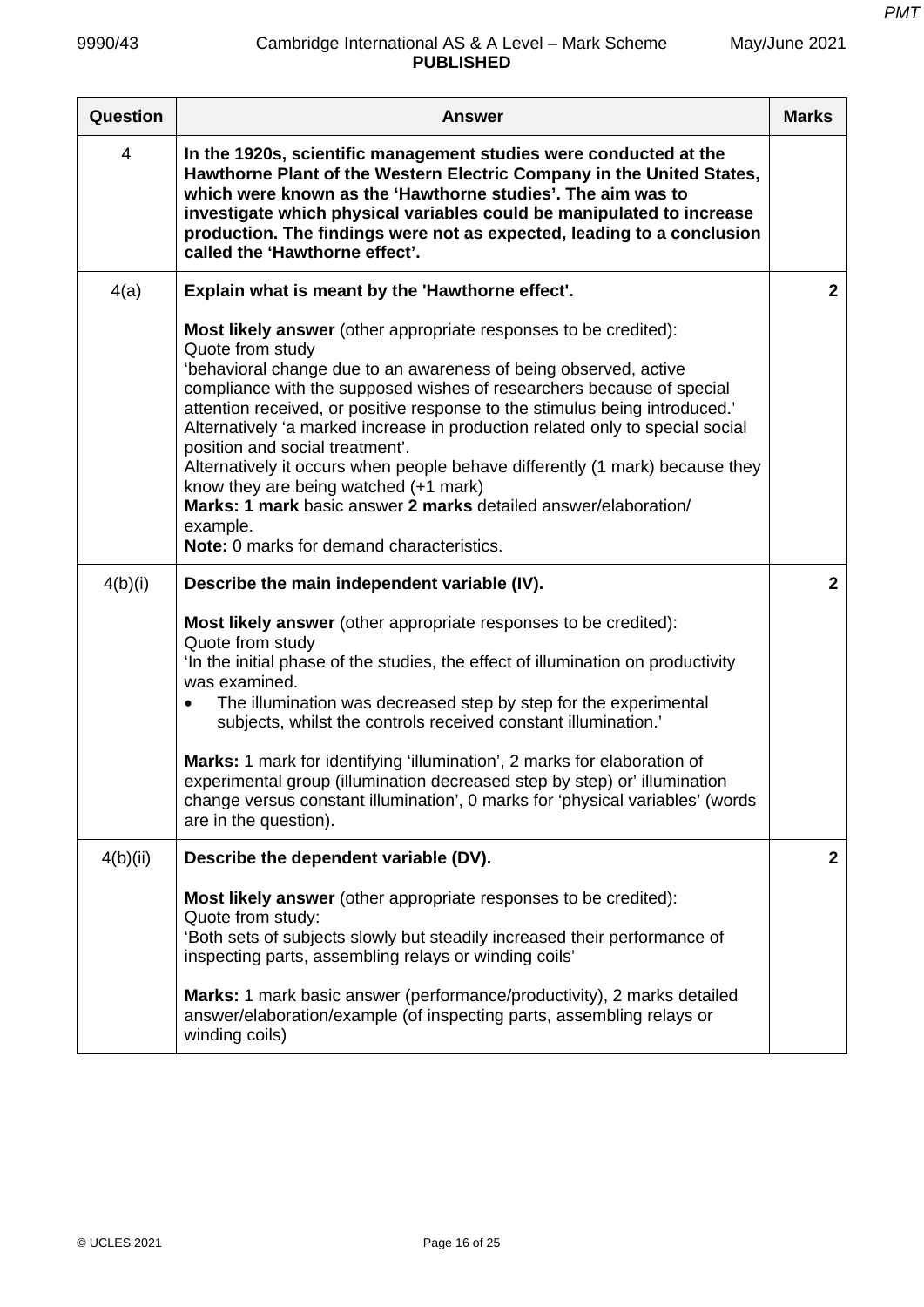| Question | Answer                                                                                                                                                                                                                                                                                                                                                                                                                                                                                                                                                                                                                                                                                                                                                                                                                                                                                                                                                                                                                                                                                                                                                         | <b>Marks</b> |
|----------|----------------------------------------------------------------------------------------------------------------------------------------------------------------------------------------------------------------------------------------------------------------------------------------------------------------------------------------------------------------------------------------------------------------------------------------------------------------------------------------------------------------------------------------------------------------------------------------------------------------------------------------------------------------------------------------------------------------------------------------------------------------------------------------------------------------------------------------------------------------------------------------------------------------------------------------------------------------------------------------------------------------------------------------------------------------------------------------------------------------------------------------------------------------|--------------|
| 4(c)     | Suggest two alternative interpretations of the results of the study,<br>other than the Hawthorne effect.                                                                                                                                                                                                                                                                                                                                                                                                                                                                                                                                                                                                                                                                                                                                                                                                                                                                                                                                                                                                                                                       | 4            |
|          | <b>Most likely answer</b> (other appropriate responses to be credited):<br>Quote from study<br>'Over the years several other interpretations of the results of the Hawthorne<br>studies than those made by the original reporters have been presented.<br>Accordingly, the observed increase in productivity may well have been<br>brought about by one or more of the following list:<br>relief from harsh supervision,<br>$\bullet$<br>receiving positive attention (special privileges; the test room observer<br>$\bullet$<br>was, however, mainly concerned with creating a friendly relationship<br>that would insure the workers' cooperation),<br>learning new ways of interaction (the improved personal relations<br>$\bullet$<br>between workers and management),<br>possibilities to influence work procedures,<br>$\bullet$<br>rest pauses (to allow for good control of the variables under study)<br>٠<br>higher income (of an incentive pay system based upon the output of the<br>$\bullet$<br>group in the test room)<br>threat of losing one's job (the 1920s economic depression)<br>$\bullet$<br>changes in lighting levels'<br>$\bullet$ |              |
|          | Marks: 1 mark identification of interpretation, 2 marks elaboration/example<br>(see above). X2                                                                                                                                                                                                                                                                                                                                                                                                                                                                                                                                                                                                                                                                                                                                                                                                                                                                                                                                                                                                                                                                 |              |
| 4(d)     | Discuss the advantages and disadvantages of controlling variables<br>when conducting field experiments on physical working conditions.<br>You should include a conclusion in your answer.                                                                                                                                                                                                                                                                                                                                                                                                                                                                                                                                                                                                                                                                                                                                                                                                                                                                                                                                                                      | 5            |
|          | Marks: 1 mark for each advantage/disadvantage (however basic/detailed)<br>which is related/linked to the question (max 4 marks). 1 mark for<br>conclusion.<br>Conclusion: any appropriate conclusion drawn from the discussion that has<br>been presented. 1 mark if appropriate. A conclusion is a 'decision reached<br>by reasoning' and so a summary of points already made scores 0 marks.<br>Most likely answer (other appropriate responses to be credited):<br>Self-reports can include questionnaires and interviews.<br>Advantages<br>More control over irrelevant/extraneous variables means that the DV is<br>$\bullet$<br>more likely to be due to the IV.<br>The use of experimental and control group means the control group is<br>$\bullet$<br>the baseline/benchmark of what is normal.                                                                                                                                                                                                                                                                                                                                                       |              |
|          | Disadvantages<br>There may be uncontrolled variables which might confound the result of<br>$\bullet$<br>a field experiment on physical working conditions<br>Too many controls may make a situation artificial.<br>٠<br>Controlling variables is reductionist because no behaviour might exist in<br>$\bullet$<br>isolation.                                                                                                                                                                                                                                                                                                                                                                                                                                                                                                                                                                                                                                                                                                                                                                                                                                   |              |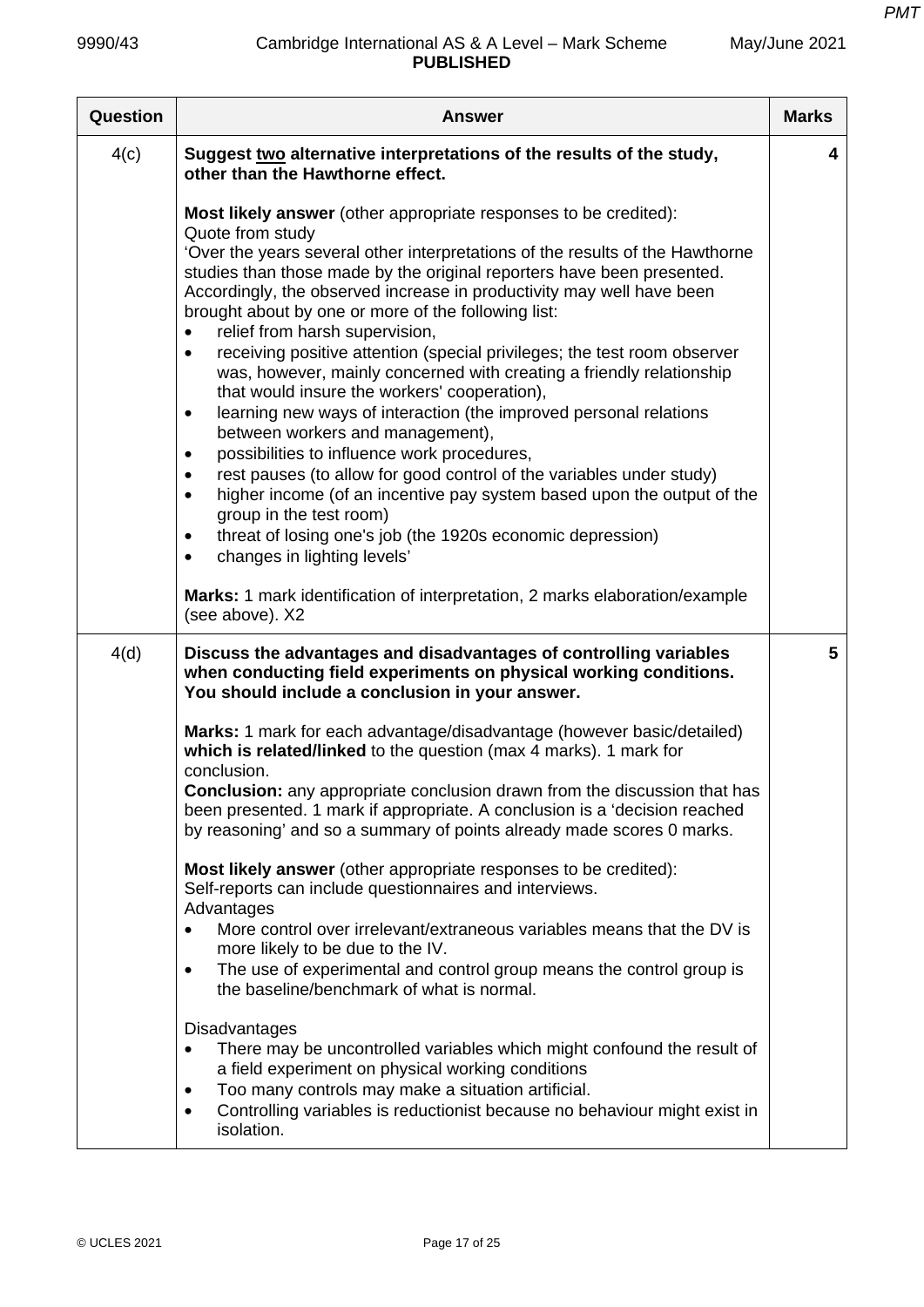| Question | <b>Answer</b>                                                                                                                                                                                                                                                                                                                                                                 | <b>Marks</b> |
|----------|-------------------------------------------------------------------------------------------------------------------------------------------------------------------------------------------------------------------------------------------------------------------------------------------------------------------------------------------------------------------------------|--------------|
|          | <b>Section B</b>                                                                                                                                                                                                                                                                                                                                                              |              |
| 5(a)     | Design a longitudinal study to investigate whether cognitive-<br>behavioural therapy (CBT) manages schizophrenia effectively.                                                                                                                                                                                                                                                 | 10           |
|          | Marks: use generic levels of response Design a study question part (a).                                                                                                                                                                                                                                                                                                       |              |
|          | Additional: Candidates should design the study showing evidence of<br>design features appropriate to the named method. The named method:<br>longitudinal study.                                                                                                                                                                                                               |              |
|          | Any method can be used, provided that the data gathered is over a period of<br>time.<br>Typical features:                                                                                                                                                                                                                                                                     |              |
|          | Experiments: type, IV, DV, controls, experimental design.<br>$\bullet$<br><b>Observations:</b> type, setting, response categories, sampling frame,<br>$\bullet$<br>number of observers.                                                                                                                                                                                       |              |
|          | Questionnaires/Interviews: type, setting, example questions.<br>٠<br>Scoring/rating scale, analysis of responses.                                                                                                                                                                                                                                                             |              |
|          | General features of research methodology: sampling technique &<br>sample, type of data, ethics, reliability, validity, data analysis.                                                                                                                                                                                                                                         |              |
| 5(b)     | Explain the psychological and methodological evidence on which your<br>study is based.                                                                                                                                                                                                                                                                                        | 8            |
|          | Candidates are expected to explain the reasons for the suggested design in<br>part (a). Explanation should be both psychological and methodological.<br>Psychological to include appropriate theory or research.                                                                                                                                                              |              |
|          | <b>Marks:</b> use generic levels of response 'Design a study' question part (b).<br>'Psychological' = 4 marks; 'methodological' = 4 marks<br>If only methodological or psychological explanation is provided max 5                                                                                                                                                            |              |
|          | marks<br>If 'psychological' described and not related to part (a) max 2 marks.                                                                                                                                                                                                                                                                                                |              |
|          | Syllabus: cognitive-behavioural therapy (Sensky et al., 2000)                                                                                                                                                                                                                                                                                                                 |              |
|          | Psychological:<br>Sensky et al. (2000) used cognitive-behavioural therapy (CBT) to treat<br>schizophrenia in patients already taking medication. After CBT sessions<br>patients showed improvement. At the 9-month follow-up evaluation they<br>continued to improve. It was concluded that CBT is effective.<br>Note 0 marks for candidates who merely replicate this study. |              |
|          | <b>Methodological:</b> explanation of method using general and specific features<br>as above.                                                                                                                                                                                                                                                                                 |              |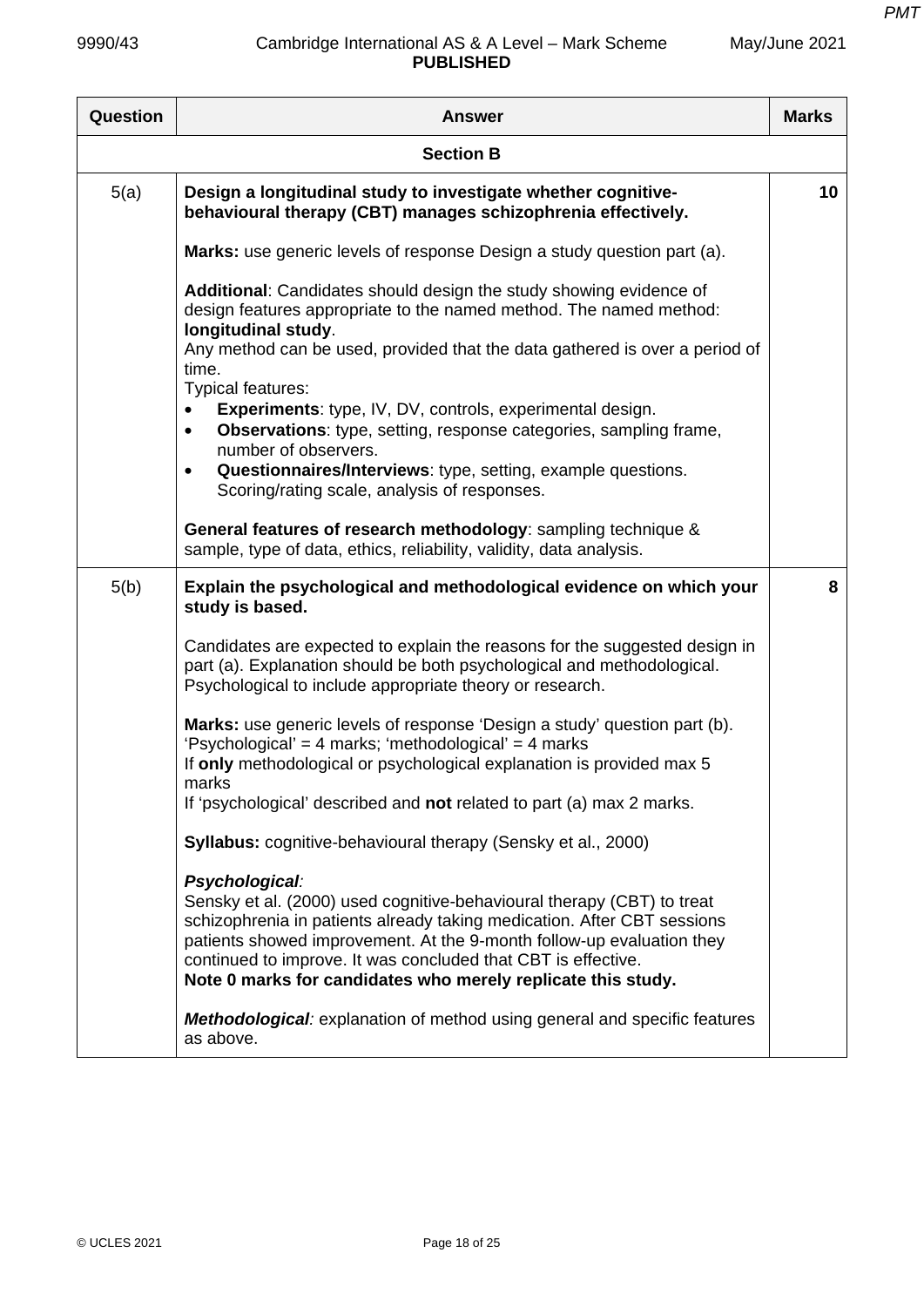| Question | <b>Answer</b>                                                                                                                                                                                                        | <b>Marks</b> |
|----------|----------------------------------------------------------------------------------------------------------------------------------------------------------------------------------------------------------------------|--------------|
| 6(a)     | People often experience discomfort when their personal space is<br>invaded.                                                                                                                                          | 10           |
|          | Design a study using a questionnaire to investigate which theory of<br>personal space best explains people's discomfort in a crowded shop.                                                                           |              |
|          | Marks: use generic levels of response Design a study question part (a).                                                                                                                                              |              |
|          | Additional: Candidates should design the study showing evidence of<br>design features appropriate to the named method. The named method:<br>questionnaire.                                                           |              |
|          | Specific features: Questionnaires/Interviews: type, setting, example<br>questions. Scoring/rating scale, analysis of responses.                                                                                      |              |
|          | General features of research methodology: sampling technique &<br>sample, type of data, ethics, reliability, validity, data analysis.                                                                                |              |
| 6(b)     | Explain the psychological and methodological evidence on which your<br>study is based.                                                                                                                               | 8            |
|          | Candidates are expected to explain the reasons for the suggested design in<br>part (a). Explanation should be both psychological and methodological.<br>Psychological to include appropriate theory or research.     |              |
|          | Marks: use generic levels of response 'Design a study' question part (b).<br>'Psychological' = 4 marks; 'methodological' = 4 marks<br>If only methodological or psychological explanation is provided max 5<br>marks |              |
|          | If 'psychological' described and not related to part (a) max 2 marks.                                                                                                                                                |              |
|          | Syllabus: theories of personal space: overload, arousal and behaviour<br>constraint                                                                                                                                  |              |
|          | Psychological:<br>Overload: are others in a shop coming too close and overstimulating us with<br>sensory experience<br>Arousal: when others invade our space we are aroused. We may be happy                         |              |
|          | with this, or we may move away/take flight/escape.<br>Behaviour constraint: if others are too close we may feel crowded because<br>we cannot move about the store freely.                                            |              |
|          | <b>Methodological:</b> explanation of method using general and specific features<br>as above.                                                                                                                        |              |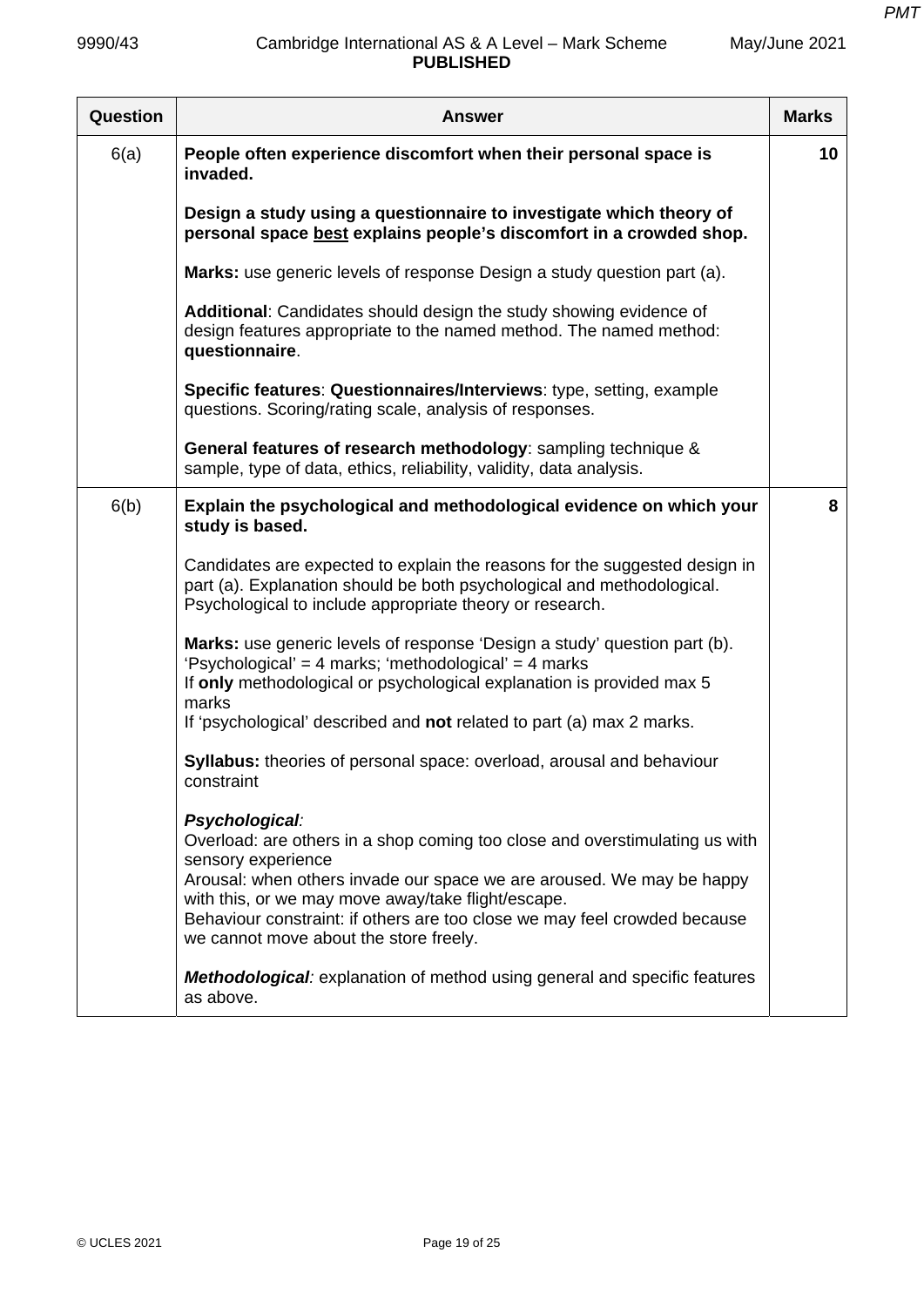| Question | <b>Answer</b>                                                                                                                                                                                                                  | <b>Marks</b> |
|----------|--------------------------------------------------------------------------------------------------------------------------------------------------------------------------------------------------------------------------------|--------------|
| 7(a)     | Prochaska et al. (1997) proposed the stages of change<br>(transtheoretical) model.                                                                                                                                             | 10           |
|          | Design a longitudinal study to investigate whether a person wishing to<br>change their health behaviour follows the stages in this model.                                                                                      |              |
|          | Marks: use generic levels of response Design a study question part (a).                                                                                                                                                        |              |
|          | Additional: Candidates should design the study showing evidence of<br>design features appropriate to the named method. The named method is:<br>longitudinal study.                                                             |              |
|          | Any method can be used, provided that the data gathered is over a period of<br>time.<br>Typical features:                                                                                                                      |              |
|          | <b>Experiments:</b> type, IV, DV, controls, experimental design.<br><b>Observations:</b> type, setting, response categories, sampling frame,<br>number of observers.                                                           |              |
|          | Questionnaires/Interviews: type, setting, example questions.<br>Scoring/rating scale, analysis of responses.                                                                                                                   |              |
|          | General features of research methodology: sampling technique &<br>sample, type of data, ethics, reliability, validity, data analysis.                                                                                          |              |
| 7(b)     | Explain the psychological and methodological evidence on which your<br>study is based.                                                                                                                                         | 8            |
|          | Candidates are expected to explain the reasons for the suggested design in<br>part (a). Explanation should be both psychological and methodological.<br>Psychological to include appropriate theory or research.               |              |
|          | Marks: use generic levels of response 'Design a study' question part (b).<br>'Psychological' = 4 marks; 'methodological' = 4 marks<br>If only methodological or psychological explanation is provided max 5                    |              |
|          | marks<br>If 'psychological' described and not related to part (a) max 2 marks.                                                                                                                                                 |              |
|          | Syllabus: non-verbal communications (McKinstry and Wang, 1991)                                                                                                                                                                 |              |
|          | Psychological:<br>McKinstry and Wang looked at different styles of a doctors' appearance/<br>clothing. Participants looked at different male and female styles and found<br>that wearing a white coat was generally preferred. |              |
|          | <b>Methodological:</b> explanation of method using general and specific features<br>as above.                                                                                                                                  |              |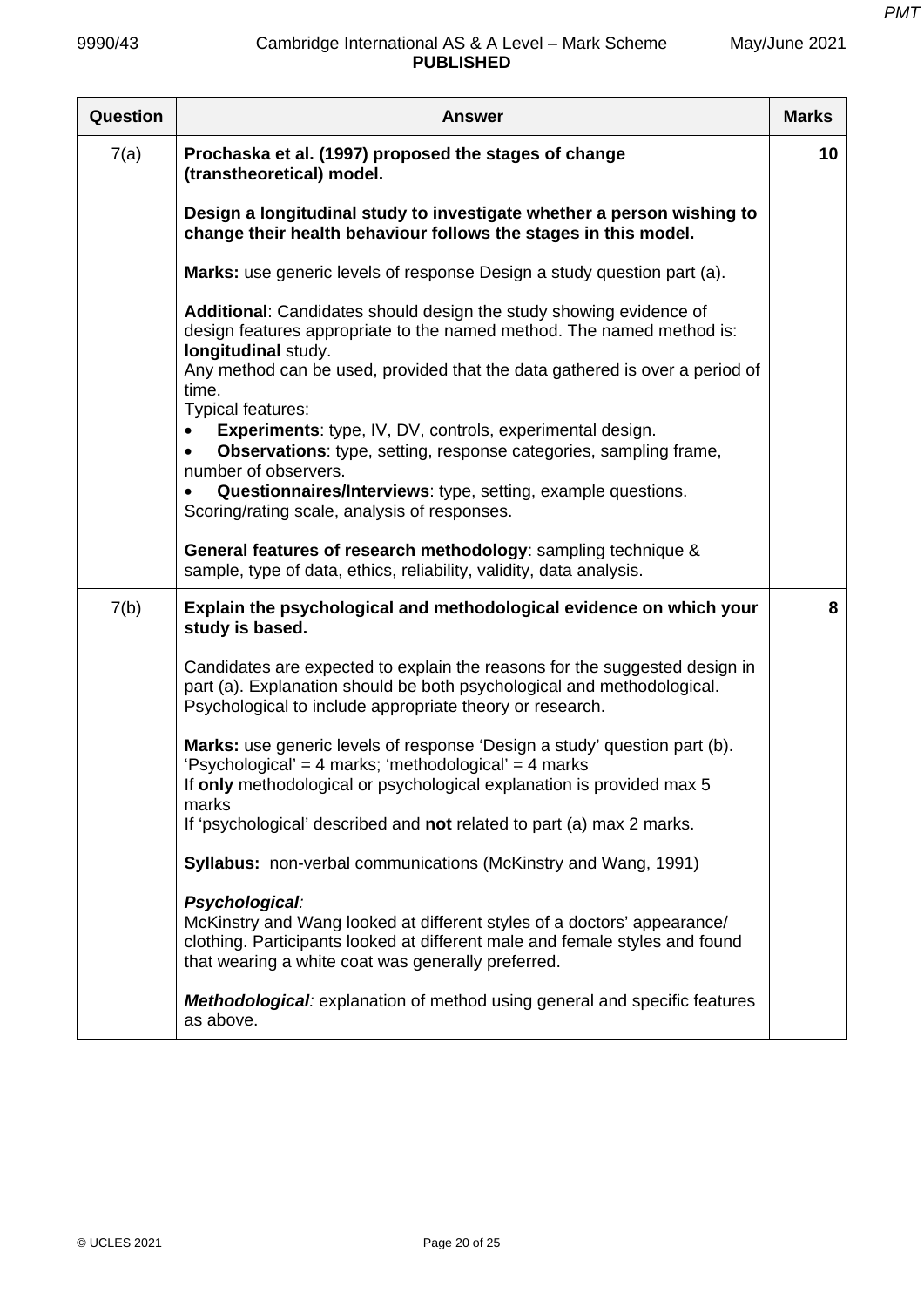| Question | <b>Answer</b>                                                                                                                                                                                                                                                                                                                                    | <b>Marks</b> |
|----------|--------------------------------------------------------------------------------------------------------------------------------------------------------------------------------------------------------------------------------------------------------------------------------------------------------------------------------------------------|--------------|
| 8(a)     | Accidents at work may be caused by human errors or errors in<br>operator-machine systems.                                                                                                                                                                                                                                                        | 10           |
|          | Design a study to investigate which errors result in the most risk of<br>accidents for workers.                                                                                                                                                                                                                                                  |              |
|          | Marks: use generic levels of response Design a study question part (a).                                                                                                                                                                                                                                                                          |              |
|          | Additional: Candidates should design the study showing evidence of<br>design features appropriate to the named method. The named method is:<br>any appropriate method.                                                                                                                                                                           |              |
|          | <b>Specific features:</b><br><b>Experiments:</b> type, IV, DV, controls, experimental design.<br>$\bullet$<br><b>Observations:</b> type, setting, response categories, sampling frame,<br>$\bullet$<br>number of observers.<br>Questionnaires/Interviews: type, setting, example questions.<br>٠<br>Scoring/rating scale, analysis of responses. |              |
|          | General features of research methodology: sampling technique &<br>sample, type of data, ethics, reliability, validity, data analysis.                                                                                                                                                                                                            |              |
| 8(b)     | Explain the psychological and methodological evidence on which your<br>study is based.                                                                                                                                                                                                                                                           | 8            |
|          | Candidates are expected to explain the reasons for the suggested design in<br>part (a). Explanation should be both psychological and methodological.<br>Psychological to include appropriate theory or research.                                                                                                                                 |              |
|          | Marks: use generic levels of response 'Design a study' question part (b).<br>'Psychological' = 4 marks; 'methodological' = 4 marks<br>If only methodological or psychological explanation is provided max 5<br>marks<br>If 'psychological' described and not related to part (a) max 2 marks.                                                    |              |
|          | Syllabus: accidents at work: errors and accidents in operator-machine<br>systems                                                                                                                                                                                                                                                                 |              |
|          | Psychological:<br>Riggio (1990) suggests when operating machines there can be errors of:<br>Omission: failing to do something, such as forgetting to turn something<br>off.<br>Commission: performing an act incorrectly, i.e. doing something wrong.<br>٠                                                                                       |              |
|          | Sequence errors: doing something out of order.<br>Timing errors: doing something too quickly, or too slowly<br>$\bullet$                                                                                                                                                                                                                         |              |
|          | Errors can be due to tiredness/fatigue, use of alcohol and/or drugs or<br>because of accident proneness. More errors happen during the 8pm-6am<br>'graveyard' shift.                                                                                                                                                                             |              |
|          | <b>Methodological:</b> explanation of method using general and specific features<br>as above.                                                                                                                                                                                                                                                    |              |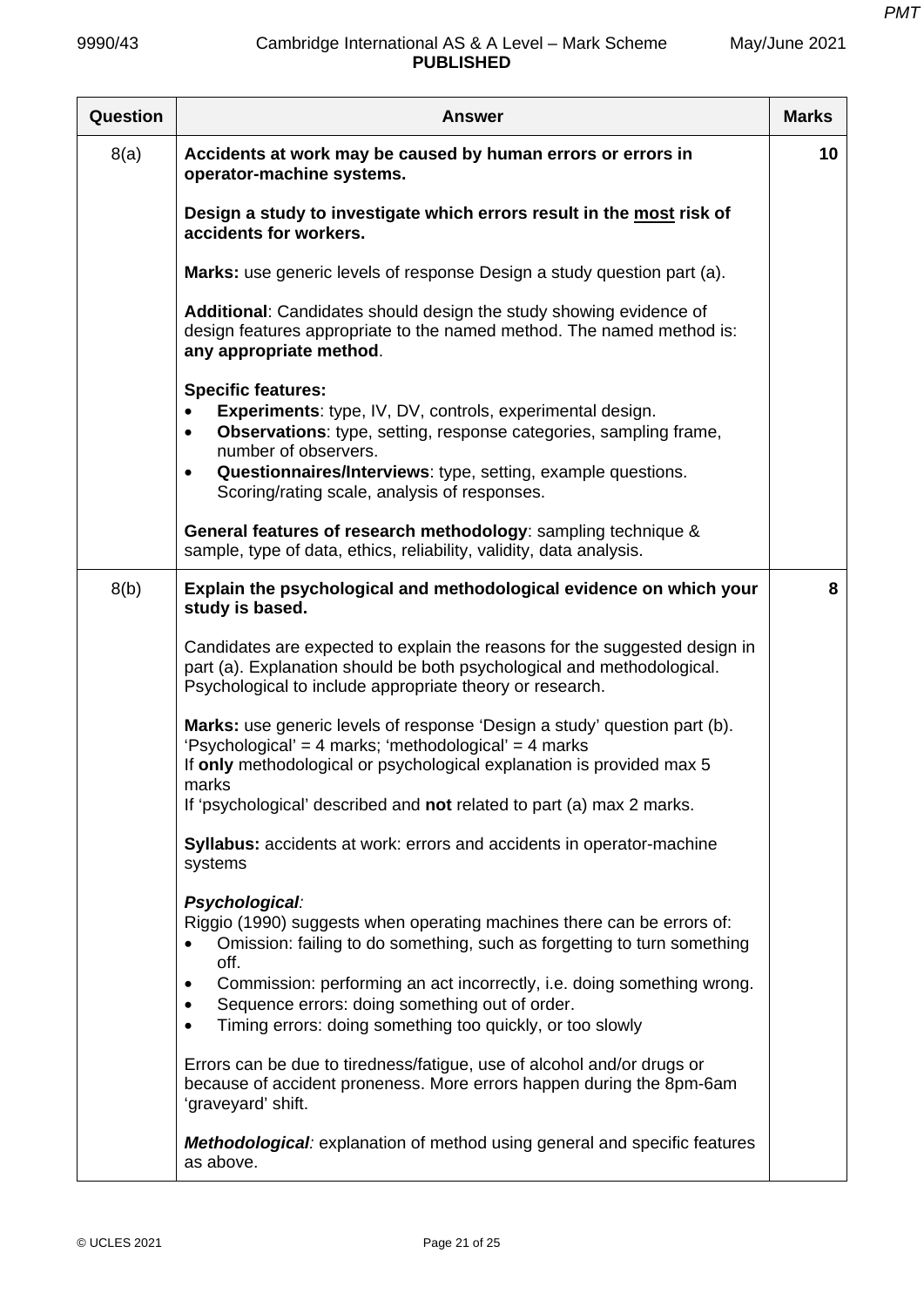*PMT*

| Question         | <b>Answer</b>                                                                                                                           | <b>Marks</b> |  |  |
|------------------|-----------------------------------------------------------------------------------------------------------------------------------------|--------------|--|--|
| <b>Section C</b> |                                                                                                                                         |              |  |  |
| 9                | 'Psychometric measures, such as the Kleptomania Symptom<br>Assessment Scale (K-SAS), provide therapists with no useful<br>information.' | 12           |  |  |
|                  | To what extent do you agree with this statement? Use examples of<br>research you have studied to support your answer.                   |              |  |  |
|                  | Marks: use generic levels of response in table C.                                                                                       |              |  |  |
|                  | <b>Syllabus:</b> measures: Kleptomania Symptom Assessment Scale (K-SAS)                                                                 |              |  |  |
|                  | Most likely (any other appropriate responses should be credited):<br>Useful:                                                            |              |  |  |
|                  | Measures such as K-SAS indicate the severity of a disorder<br>$\bullet$                                                                 |              |  |  |
|                  | The measure can highlight specific features of the disorder<br>$\bullet$                                                                |              |  |  |
|                  | The measure can be used as a comparison to others with the same<br>$\bullet$<br>disorder                                                |              |  |  |
|                  | The measure provides quantitative data<br>$\bullet$                                                                                     |              |  |  |
|                  | Any feature of a psychometric test (e.g. reliable, standardised)<br>$\bullet$                                                           |              |  |  |
|                  | Not useful:                                                                                                                             |              |  |  |
|                  | Measures can use scales (5 or 7 point) which allow the person to 'opt<br>out' or give a neutral answer'                                 |              |  |  |
|                  | Scales do not take individual differences into account; there might be<br>$\bullet$<br>some aspect which the scales do not cover        |              |  |  |
|                  | A patient may want to talk to a therapist about the problem, not just fill<br>$\bullet$<br>in a questionnaire.                          |              |  |  |
|                  | Interviews by therapists may reveal far more about the individual<br>$\bullet$<br>problem                                               |              |  |  |
|                  | Interviews can reveal specific problems not covered by a general<br>$\bullet$<br>psychometric test.                                     |              |  |  |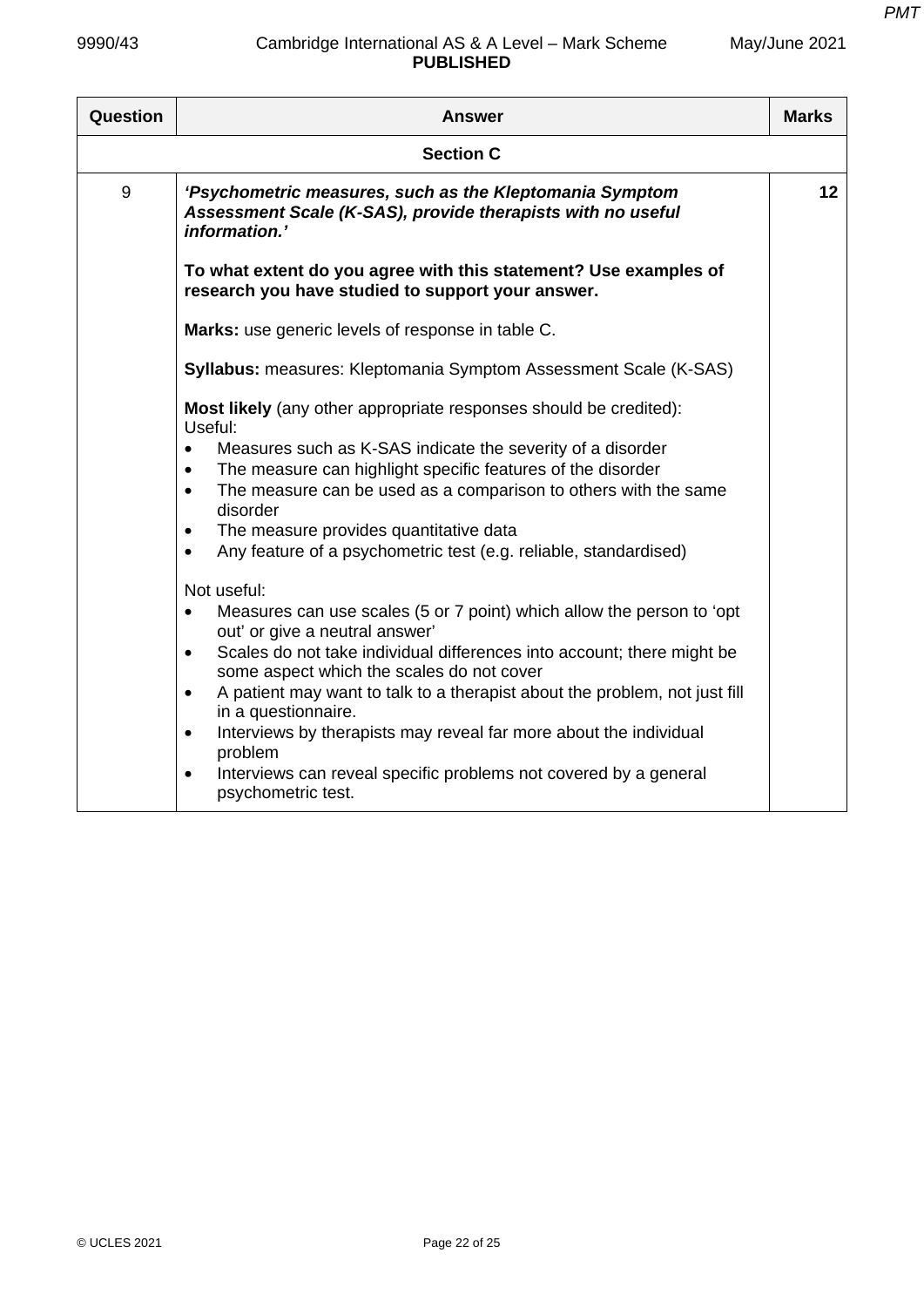| Question | <b>Answer</b>                                                                                                                                                                                                                                                                                                                                    | <b>Marks</b> |
|----------|--------------------------------------------------------------------------------------------------------------------------------------------------------------------------------------------------------------------------------------------------------------------------------------------------------------------------------------------------|--------------|
| 10       | 'Studies like 'defending a place in a queue' (Milgram et al., 1986)<br>should never be conducted because they are unethical.'                                                                                                                                                                                                                    | 12           |
|          | To what extent do you agree with this statement? Use examples of<br>research you have studied to support your answer.                                                                                                                                                                                                                            |              |
|          | <b>Marks:</b> use generic levels of response in table C.                                                                                                                                                                                                                                                                                         |              |
|          | <b>Syllabus:</b> defending place in a queue (Milgram et al., 1986)                                                                                                                                                                                                                                                                               |              |
|          | Most likely (any other appropriate responses should be credited):<br>Should be done:<br>The ends justify the means: studies should be done even if ethical<br>guidelines are broken<br>The ethical issues are minimal. No-one is hurt<br>$\bullet$<br>If people are fully de-briefed then there is no problem conducting<br>$\bullet$<br>studies |              |
|          | Should not be done<br>'innocent' people should not be participants in this study without their<br>$\bullet$<br>informed consent.<br>People should not be subjected to the psychological 'harm' of the stress<br>$\bullet$<br>of another person pushing in.<br>A debrief does not justify unethical procedures.<br>$\bullet$                      |              |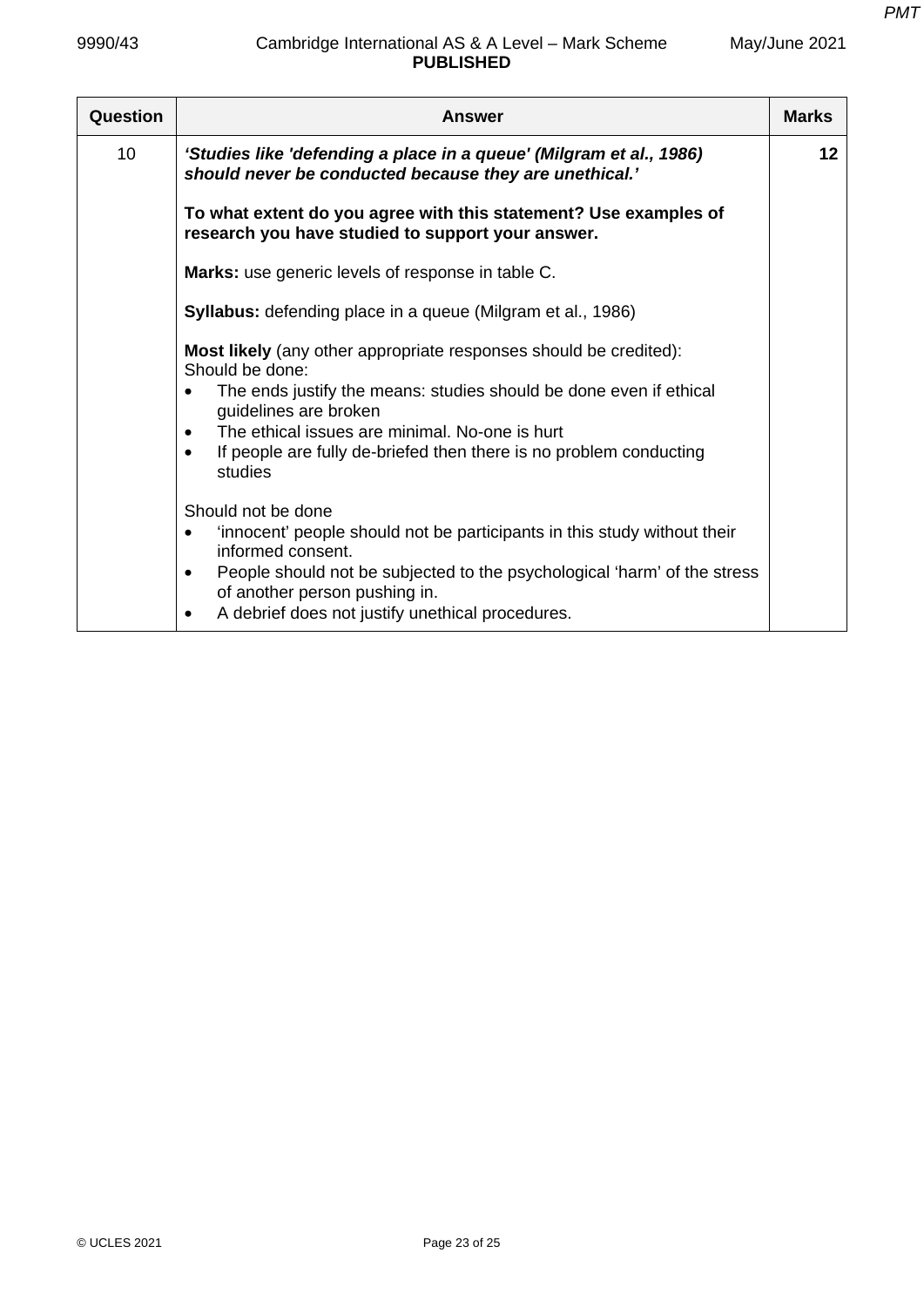| Question | <b>Answer</b>                                                                                                                                                                                                                                                                                                                                                                                                            | <b>Marks</b> |
|----------|--------------------------------------------------------------------------------------------------------------------------------------------------------------------------------------------------------------------------------------------------------------------------------------------------------------------------------------------------------------------------------------------------------------------------|--------------|
| 11       | 'Promoting healthy eating to children in schools is irrelevant; it is<br>more important to promote healthy eating to parents in the home.'                                                                                                                                                                                                                                                                               | 12           |
|          | To what extent do you agree with this statement? Use examples of<br>research you have studied to support your answer.                                                                                                                                                                                                                                                                                                    |              |
|          | Marks: use generic levels of response in table C.                                                                                                                                                                                                                                                                                                                                                                        |              |
|          | <b>Syllabus:</b> health promotion in schools, worksites & communities                                                                                                                                                                                                                                                                                                                                                    |              |
|          | <b>Most likely</b> (any other appropriate responses should be credited):<br>Schools not irrelevant:<br>Some studies such as Tapper et al. have shown healthy eating<br>programmes to be effective in schools.<br>What children learn in school can be transferred to what children do in<br>the home; in life. Application of operant conditioning: positive<br>reinforcement can generalise                             |              |
|          | Schools irrelevant:<br>Parents should be targeted to provide healthy food for their children; it<br>$\bullet$<br>is a 'back-route' to change the family through children in schools.<br>Parents influence children (Lau et al., 1990) and the enduring family<br>$\bullet$<br>socialisation model.<br>Children are easily manipulated and can be influenced. Perhaps<br>$\bullet$<br>unethical without parental consent. |              |